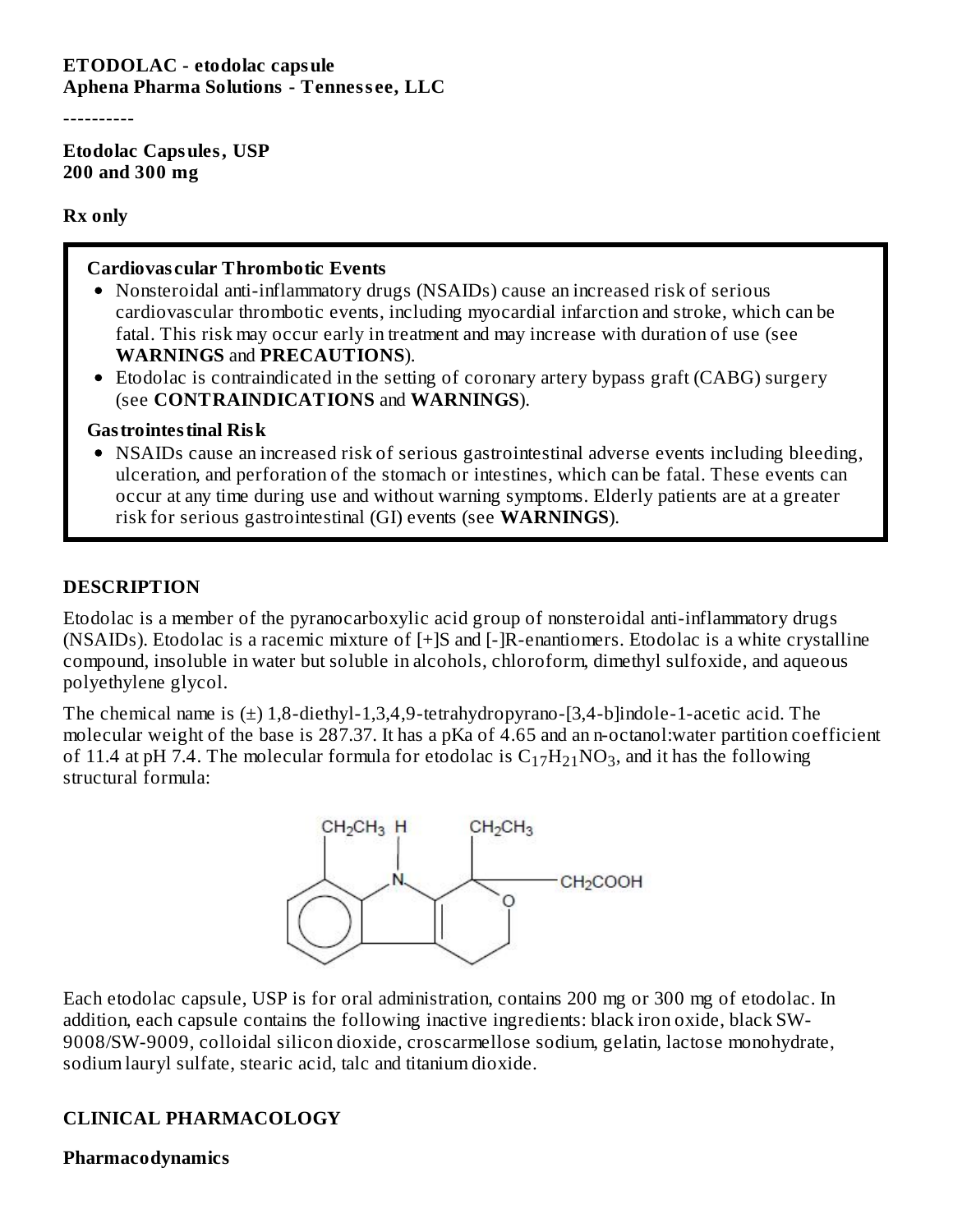Etodolac is a nonsteroidal anti-inflammatory drug (NSAID) that exhibits anti-inflammatory, analgesic, and antipyretic activities in animal models. The mechanism of action of etodolac, like that of other NSAIDs, is not completely understood, but may be related to prostaglandin synthetase inhibition.

Etodolac is a racemic mixture of [-]R- and [+]S-etodolac. As with other NSAIDs, it has been demonstrated in animals that the [+]S-form is biologically active. Both enantiomers are stable and there is no [-]R to [+]S conversion *in vivo*.

#### **Pharmacokinetics**

## *Absorption*

The systemic bioavailability of etodolac is 100% as compared to solution and at least 80% as determined from mass balance studies. Etodolac is well absorbed and had a relative bioavailability of 100% when 200 mg capsules were compared with a solution of etodolac. Based on mass balance studies, the systemic availability of etodolac from either the tablet or capsule formulation is at least 80%. Etodolac does not undergo significant first-pass metabolism following oral administration. Mean ( $\pm$  1 SD) peak plasma concentrations ( $C_{max}$ ) range from approximately 14  $\pm$  4 to 37  $\pm$  9 mcg/mL after 200 to 600 mg single doses and are reached in 80  $\pm$  30 minutes (see Table 1 for summary of pharmacokinetic parameters). The dose-proportionality based on the area under the plasma concentration-time curve (AUC) is linear following doses up to 600 mg every 12 hours. Peak concentrations are dose proportional for both total and free etodolac following doses up to 400 mg every 12 hours, but following a 600 mg dose, the peak is about 20% higher than predicted on the basis of lower doses. The extent of absorption of etodolac is not affected when etodolac is administered after a meal. Food intake, however, reduces the peak concentration reached by approximately one-half and increases the time to peak concentration by 1.4 to 3.8 hours.

|                      | Normal             |           |                                 |         | Hemodialysis |                   |           |                       |
|----------------------|--------------------|-----------|---------------------------------|---------|--------------|-------------------|-----------|-----------------------|
|                      |                    |           | Healthy Healthy Healthy Elderly |         | $(24-65)$    |                   | Renal     | Hepatic               |
| PKParameters         | Adults             |           | Males Females                   | ( > 65) |              | $(n=9)$           |           | Impairment Impairment |
|                      | $(18 -$            |           | $(18-65)$ $(27-65)$             | $(70 -$ |              |                   | $(46-73)$ | $(34-60)$             |
|                      | $65)*$             | $(n=176)$ | $(n=3)$                         | 84)     |              | Dialysis Dialysis | $(n=10)$  | $(n=9)$               |
|                      | $(n=179)$          |           |                                 |         | On           | Off               |           |                       |
|                      | 1.4                | 1.4       | 1.7                             | 1.2     | 1.7          | 0.9               | 2.1       | 1.1                   |
| $T_{\text{max}}$ , h | $(61\%)^{\dagger}$ | $(60\%)$  | (60%)                           | (43%)   | (88%)        | (67%)             | (46%)     | (15%)                 |
| Oral Clearance,      | 49.1               | 49.4      | 35.7                            | 45.7    |              |                   | 58.3      | 42.0                  |
| $mL/h/kg$ (CL/F)     | (33%)              | (33%)     | (28%)                           | (27%)   | N/A          | N/A               | (19%)     | (43%)                 |
| Apparent Volume      | 393                | 394       | 300                             | 414     |              |                   |           |                       |
| of Distribution,     | (29%)              | (29%)     | (8%)                            | (38%)   | N/A          | N/A               | N/A       | N/A                   |
| $mL/kg$ (Vd/F)       |                    |           |                                 |         |              |                   |           |                       |
| Terminal Half-       | 6.4                | 6.4       | 7.9                             | 6.5     | 5.1          | 7.5               | N/A       | 5.7                   |
| Life, h              | (22%)              | (22%)     | (35%)                           | (24%)   | (22%)        | (34%)             |           | (24%)                 |

| Table 1. Mean (CV%)† Pharmacokinetic Parameters of Etodolac in Normal Healthy Adults and |  |  |
|------------------------------------------------------------------------------------------|--|--|
| <b>Various Special Populations</b>                                                       |  |  |

% Coefficient of variation †

\* Age Range (years)

 $N/A$  = not available

## *Distribution*

The mean apparent volume of distribution (Vd/F) of etodolac is approximately 390 mL/kg. Etodolac is more than 99% bound to plasma proteins, primarily to albumin. The free fraction is less than 1% and is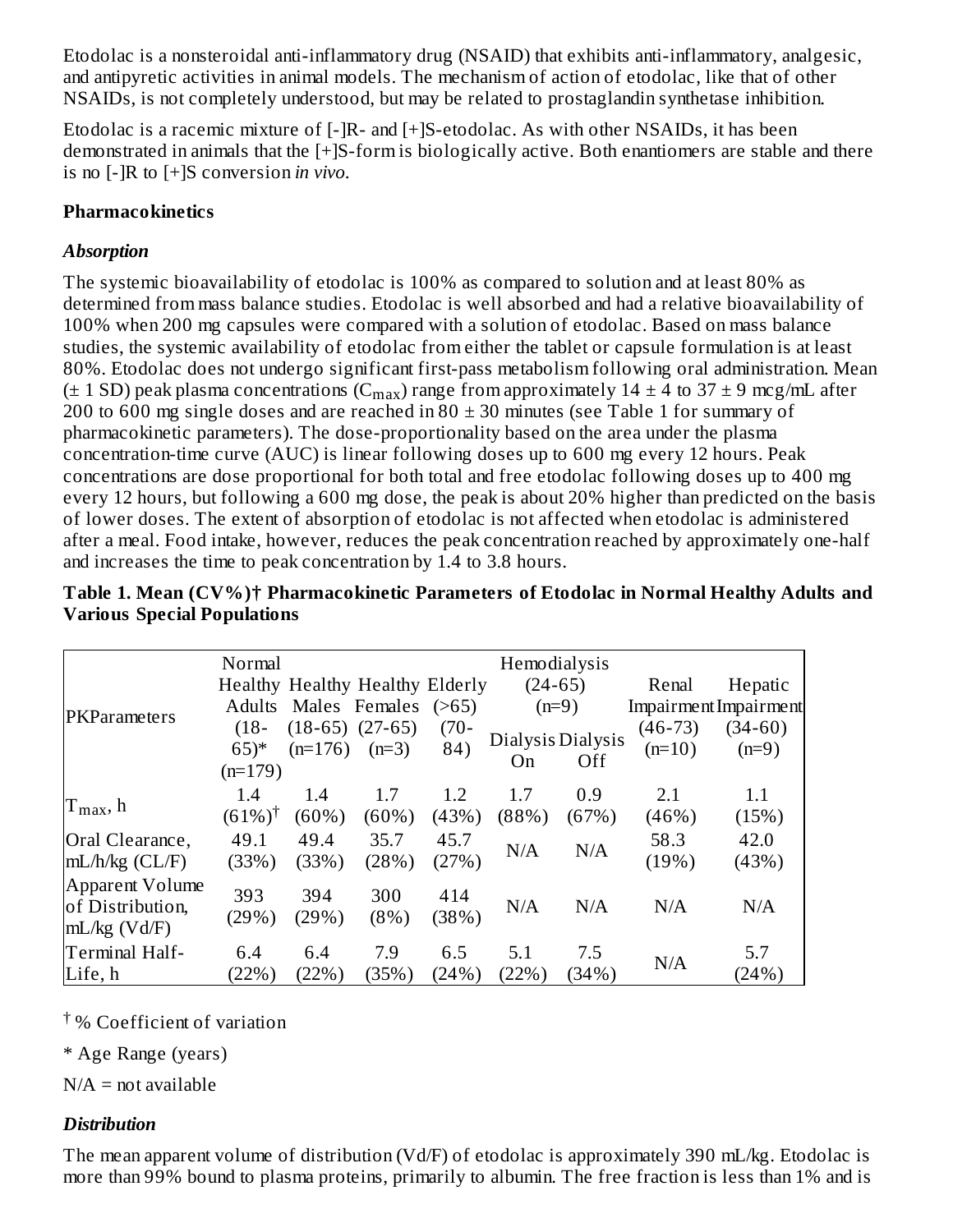independent of etodolac total concentration over the dose range studied. It is not known whether etodolac is excreted in human milk; however, based on its physical-chemical properties, excretion into breast milk is expected. Data from *in vitro* studies, using peak serum concentrations at reported therapeutic doses in humans, show that the etodolac free fraction is not significantly altered by acetaminophen, ibuprofen, indomethacin, naproxen, piroxicam, chlorpropamide, glipizide, glyburide, phenytoin, and probenecid.

#### *Metabolism*

Etodolac is extensively metabolized in the liver. The role, if any, of a specific cytochrome P450 system in the metabolism of etodolac is unknown. Several etodolac metabolites have been identified in human plasma and urine. Other metabolites remain to be identified. The metabolites include 6-, 7-, and 8 hydroxylated-etodolac and etodolac glucuronide. After a single dose of 14C-etodolac, hydroxylated metabolites accounted for less than 10% of total drug in serum. On chronic dosing, hydroxylatedetodolac metabolite does not accumulate in the plasma of patients with normal renal function. The extent of accumulation of hydroxylated-etodolac metabolites in patients with renal dysfunction has not been studied. The hydroxylated-etodolac metabolites undergo further glucuronidation followed by renal excretion and partial elimination in the feces.

#### *Excretion*

The mean oral clearance of etodolac following oral dosing is 49  $(\pm 16)$  mL/h/kg. Approximately 1% of an etodolac dose is excreted unchanged in the urine with 72% of the dose excreted into urine as parent drug plus metabolite:

| — etodolac, unchanged                              | $1\%$ |
|----------------------------------------------------|-------|
| — etodolac glucuronide                             | 13%   |
| — hydroxylated metabolites<br>$(6-, 7-, and 8-OH)$ | 5%    |
| — hydroxylated metabolite<br>glucuronides          | 20%   |
| — unidentified metabolites                         | 33%   |

Although renal elimination is a significant pathway of excretion for etodolac metabolites, no dosing adjustment in patients with mild to moderate renal dysfunction is generally necessary. The terminal halflife (t $_{\rm 42}$ ) of etodolac is 6.4 hours (22% CV). In patients with severe renal dysfunction or undergoing hemodialysis, dosing adjustment is not generally necessary.

Fecal excretion accounted for 16% of the dose.

## **Special Populations**

## *Geriatric*

In etodolac clinical studies, no overall differences in safety or effectiveness were observed between these patients and younger patients. In pharmacokinetic studies, age was shown not to have any effect on etodolac half-life or protein binding, and there was no change in expected drug accumulation. Therefore, no dosage adjustment is generally necessary in the elderly on the basis of pharmacokinetics (see **PRECAUTIONS, Geriatric Us e**).

Etodolac is eliminated primarily by the kidney. Because elderly patients are more likely to have decreased renal function, care should be taken in dose selection, and it may be useful to monitor renal function (see **WARNINGS,** *Renal Effects*).

## *Pediatric*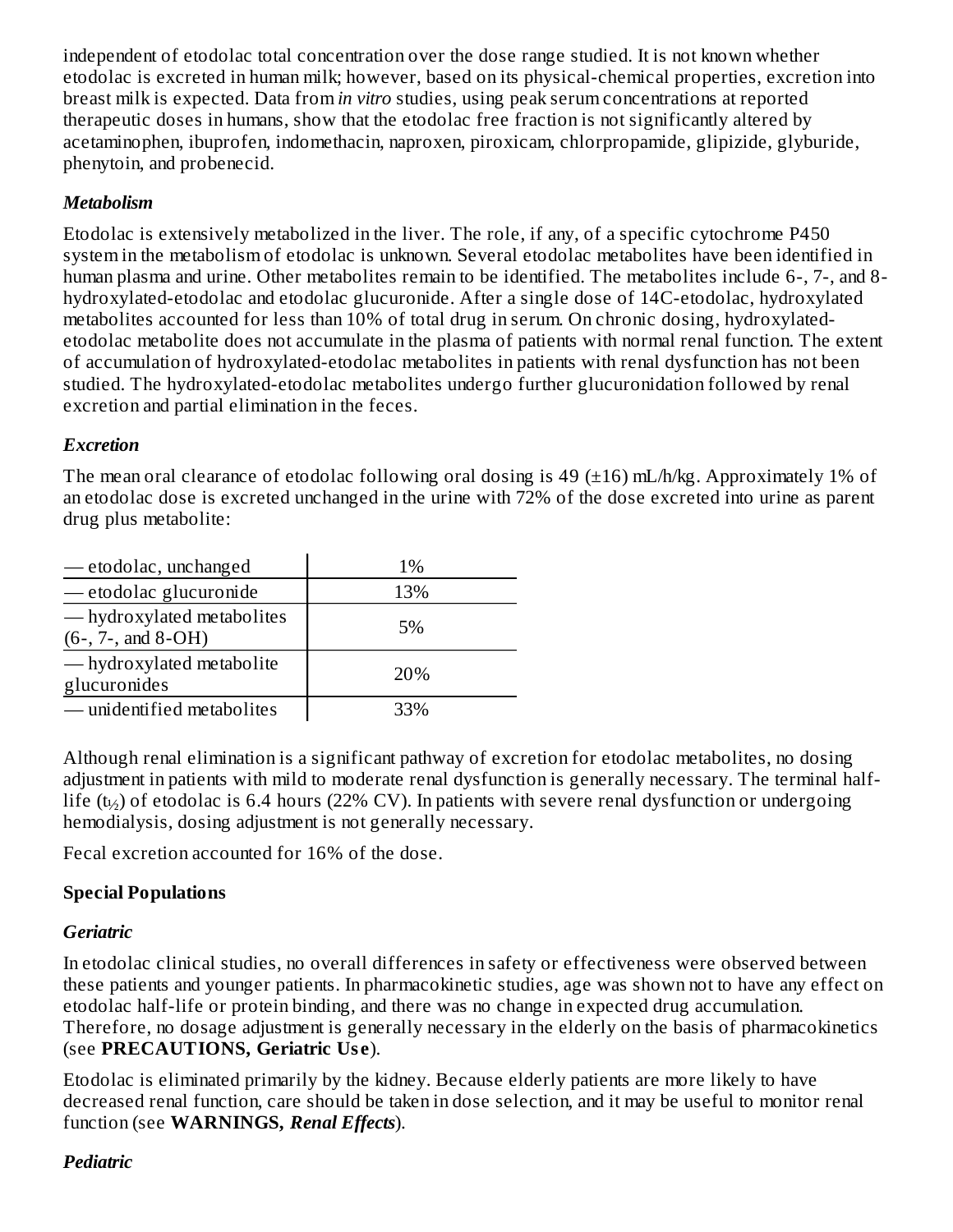Safety and effectiveness in pediatric patients below the age of 18 years have not been established.

#### *Race*

Pharmacokinetic differences due to race have not been identified. Clinical studies included patients of many races, all of whom responded in a similar fashion.

#### *Hepatic Insufficiency*

Etodolac is predominantly metabolized by the liver. In patients with compensated hepatic cirrhosis, the disposition of total and free etodolac is not altered. Patients with acute and chronic hepatic diseases do not generally require reduced doses of etodolac compared to patients with normal hepatic function. However, etodolac clearance is dependent on liver function and could be reduced in patients with severe hepatic failure. Etodolac plasma protein binding did not change in patients with compensated hepatic cirrhosis given etodolac.

## *Renal Insufficiency*

Etodolac pharmacokinetics have been investigated in subjects with renal insufficiency. Etodolac renal clearance was unchanged in the presence of mild-to-moderate renal failure (creatinine clearance 37 to 88 mL/min). Furthermore, there were no significant differences in the disposition of total and free etodolac in these patients. However, etodolac should be used with caution in such patients because, as with other NSAIDs, it may further decrease renal function in some patients. In patients undergoing hemodialysis, there was a 50% greater apparent clearance of total etodolac, due to a 50% greater unbound fraction. Free etodolac clearance was not altered, indicating the importance of protein binding in etodolac's disposition. Etodolac is not significantly removed from the blood in patients undergoing hemodialysis.

## **CLINICAL TRIALS**

## **Analgesia**

Controlled clinical trials in analgesia were single-dose, randomized, double-blind, parallel studies in three pain models, including dental extractions. The analgesic effective dose for etodolac established in these acute pain models was 200 to 400 mg. The onset of analgesia occurred approximately 30 minutes after oral administration. Etodolac 200 mg provided efficacy comparable to that obtained with aspirin (650 mg). Etodolac 400 mg provided efficacy comparable to that obtained with acetaminophen with codeine (600 mg  $+60$  mg). The peak analgesic effect was between 1 to 2 hours. Duration of relief averaged 4 to 5 hours for 200 mg of etodolac and 5 to 6 hours for 400 mg of etodolac as measured by when approximately half of the patients required remedication.

## **Osteoarthritis**

The use of etodolac in managing the signs and symptoms of osteoarthritis of the hip or knee was assessed in double-blind, randomized, controlled clinical trials in 341 patients. In patients with osteoarthritis of the knee, etodolac, in doses of 600 to 1,000 mg/day, was better than placebo in two studies. The clinical trials in osteoarthritis used b.i.d. dosage regimens.

## **Rheumatoid Arthritis**

In a 3-month study with 426 patients, etodolac 300 mg b.i.d. was effective in management of rheumatoid arthritis and comparable in efficacy to piroxicam 20 mg/day. In a long-term study with 1,446 patients in which 60% of patients completed 6 months of therapy and 20% completed 3 years of therapy, etodolac in a dose of 500 mg b.i.d. provided efficacy comparable to that obtained with ibuprofen 600 mg q.i.d. In clinical trials of rheumatoid arthritis patients, etodolac has been used in combination with gold, dpenicillamine, chloroquine, corticosteroids, and methotrexate.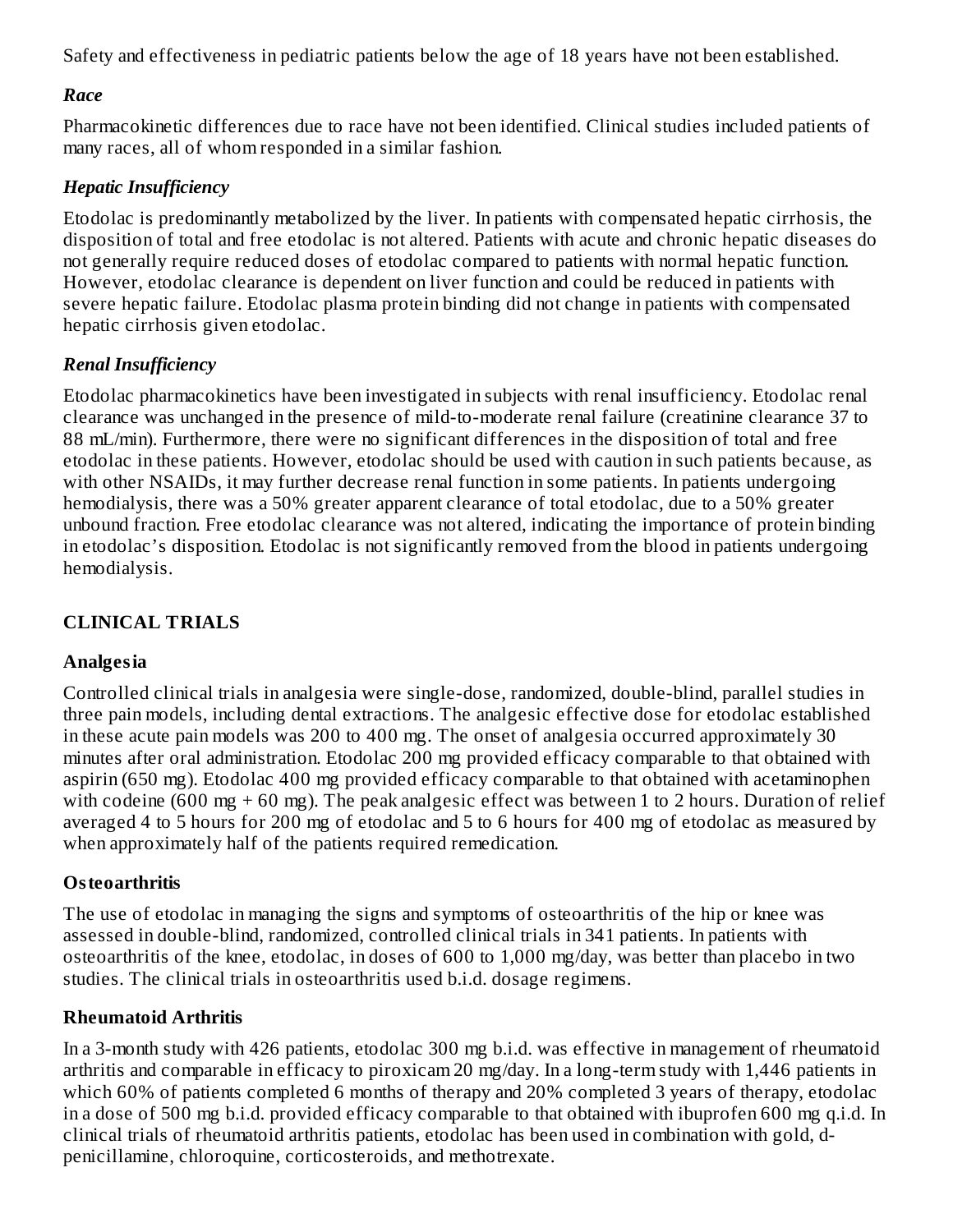#### **INDICATIONS AND USAGE**

Carefully consider the potential benefits and risks of etodolac and other treatment options before deciding to use etodolac. Use the lowest effective dose for the shortest duration consistent with individual patient treatment goals (see **WARNINGS**).

Etodolac capsules are indicated:

- For acute and long-term use in the management of signs and symptoms of the following:
- 1. Osteoarthritis
- 2. Rheumatoid arthritis

• For the management of acute pain

#### **CONTRAINDICATIONS**

Etodolac is contraindicated in patients with known hypersensitivity to etodolac or other ingredients in etodolac capsules.

Etodolac should not be given to patients who have experienced asthma, urticaria, or other allergic-type reactions after taking aspirin or other NSAIDs. Severe, rarely fatal, anaphylactic-like reactions to NSAIDs have been reported in such patients (see **WARNINGS, Anaphylactoid Reactions** and **PRECAUTIONS**, *Pre-existing Asthma*).

In the setting of coronary artery bypass graft (CABG) surgery (see **WARNINGS**)

#### **WARNINGS**

#### **Cardiovas cular Effects**

#### *Cardiovascular Thrombotic Events*

Clinical trials of several COX-2 selective and nonselective NSAIDs of up to three years duration have shown an increased risk of serious cardiovascular (CV) thrombotic events, including myocardial infarction (MI) and stroke, which can be fatal. Based on available data, it is unclear that the risk for CV thrombotic events is similar for all NSAIDs. The relative increase in serious CV thrombotic events over baseline conferred by NSAID use appears to be similar in those with and without known CV disease or risk factors for CV disease. However, patients with known CV disease or risk factors had a higher absolute incidence of excess serious CV thrombotic events, due to their increased baseline rate. Some observational studies found that this increased risk of serious CV thrombotic events began as early as the first weeks of treatment. The increase in CV thrombotic risk has been observed most consistently at higher doses.

To minimize the potential risk for an adverse CV event in NSAID-treated patients, use the lowest effective dose for the shortest duration possible. Physicians and patients should remain alert for the development of such events, throughout the entire treatment course, even in the absence of previous CV symptoms. Patients should be informed about the symptoms of serious CV events and the steps to take if they occur.

There is no consistent evidence that concurrent use of aspirin mitigates the increased risk of serious CV thrombotic events associated with NSAID use. The concurrent use of aspirin and an NSAID, such as etodolac, increases the risk of serious gastrointestinal (GI) events (see **WARNINGS**).

#### *Status Post Coronary Artery Bypass Graft (CABG) Surgery*

Two large, controlled clinical trials of a COX-2 selective NSAID for the treatment of pain in the first 10 to 14 days following CABG surgery found an increased incidence of myocardial infarction and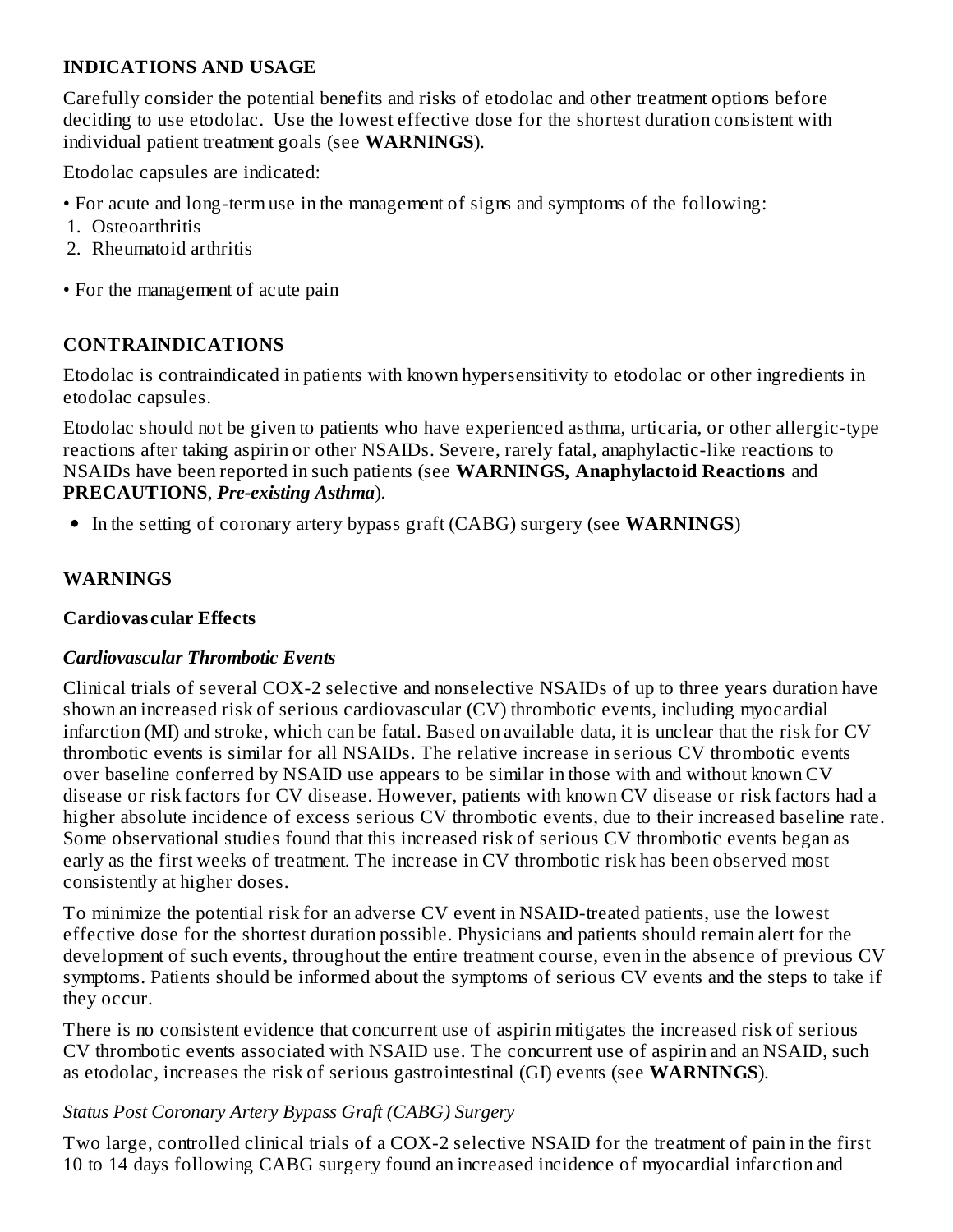stroke. NSAIDs are contraindicated in the setting of CABG (see **CONTRAINDICATIONS**).

## *Post-MI Patients*

Observational studies conducted in the Danish National Registry have demonstrated that patients treated with NSAIDs in the post-MI period were at increased risk of reinfarction, CV-related death, and allcause mortality beginning in the first week of treatment. In this same cohort, the incidence of death in the first year post MI was 20 per 100 person years in NSAID-treated patients compared to 12 per 100 person years in non-NSAID exposed patients. Although the absolute rate of death declined somewhat after the first year post-MI, the increased relative risk of death in NSAID users persisted over at least the next four years of follow-up.

Avoid the use of etodolac in patients with a recent MI unless the benefits are expected to outweigh the risk of recurrent CV thrombotic events. If etodolac is used in patients with a recent MI, monitor patients for signs of cardiac ischemia.

#### *Hypertension*

NSAIDs, including etodolac, can lead to onset of new hypertension or worsening of pre-existing hypertension, either of which may contribute to the increased incidence of CV events. Patients taking thiazides or loop diuretics may have impaired response to these therapies when taking NSAIDs. NSAIDs, including etodolac, should be used with caution in patients with hypertension. Blood pressure (BP) should be monitored closely during the initiation of NSAID treatment and throughout the course of therapy.

## *Heart Failure and Edema*

The Coxib and traditional NSAID Trialists' Collaboration meta-analysis of randomized controlled trials demonstrated an approximately two-fold increase in hospitalizations for heart failure in COX-2 selective-treated patients and nonselective NSAID-treated patients compared to placebo-treated patients. In a Danish National Registry study of patients with heart failure, NSAID use increased the risk of MI, hospitalization for heart failure, and death.

Additionally, fluid retention and edema have been observed in some patients treated with NSAIDs. Use of etodolac may blunt the CV effects of several therapeutic agents used to treat these medical conditions [e.g., diuretics, ACE inhibitors, or angiotensin receptor blockers (ARBs)] (see **Drug Interactions**).

Avoid the use of etodolac in patients with severe heart failure unless the benefits are expected to outweigh the risk of worsening heart failure. If etodolac is used in patients with severe heart failure, monitor patients for signs of worsening heart failure.

## *Gastrointestinal (GI) Effects - Risk of GI Ulceration, Bleeding, and Perforation*

NSAIDs, including etodolac, can cause serious gastrointestinal (GI) adverse events including inflammation, bleeding, ulceration, and perforation of the stomach, small intestine or large intestine, which can be fatal. These serious adverse events can occur at any time, with or without warning symptoms, in patients treated with NSAIDs. Only one in five patients, who develop a serious upper GI adverse event on NSAID therapy, is symptomatic. Upper GI ulcers, gross bleeding, or perforation caused by NSAIDs occur in approximately 1% of patients treated for 3 to 6 months, and in about 2% to 4% of patients treated for one year. These trends continue with longer duration of use, increasing the likelihood of developing a serious GI event at some time during the course of therapy. However, even short-term therapy is not without risk. Physicians should inform patients about the signs and/or symptoms of serious GI toxicity and what steps to take if they occur.

NSAIDs should be prescribed with extreme caution in those with a prior history of ulcer disease or gastrointestinal bleeding. Patients with a *prior history of peptic ulcer disease, and/or gastrointestinal bleeding,* and who use NSAIDs have a greater than 10-fold increased risk for developing a GI bleed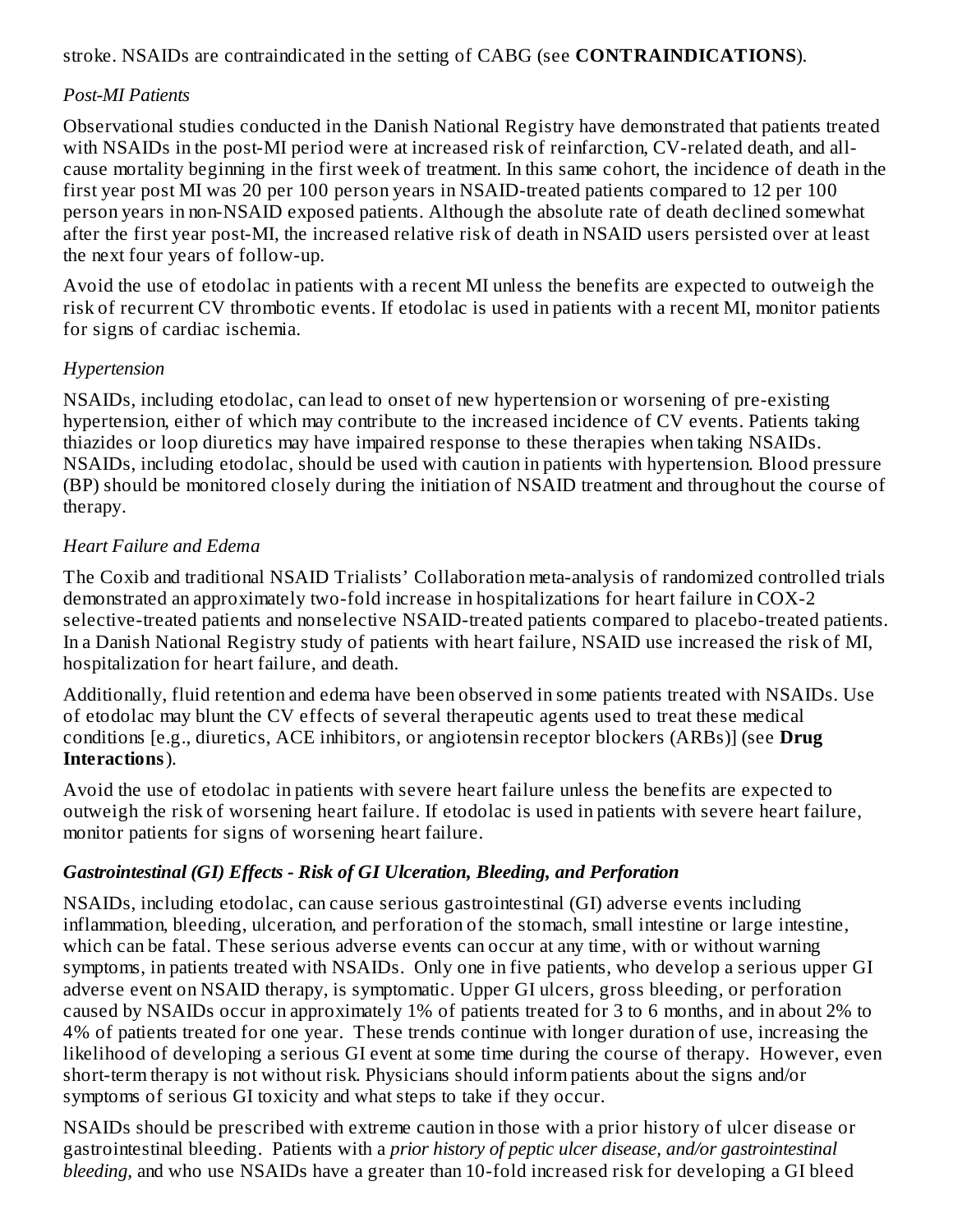compared to patients with neither of these risk factors. Other factors that increase the risk for GI bleeding in patients treated with NSAIDs include concomitant use of oral corticosteroids or anticoagulants, longer duration of NSAID therapy, smoking, use of alcohol, older age, and poor general health status. Most spontaneous reports of fatal GI events are in elderly or debilitated patients, and therefore, special care should be taken in treating this population.

To minimize the potential risk for an adverse GI event in patients treated with an NSAID, the lowest effective dose should be used for the shortest possible duration. Patients and physicians should remain alert for signs and symptoms of GI ulceration and bleeding during NSAID therapy and promptly initiate additional evaluation and treatment if a serious GI adverse event is suspected. This should include discontinuation of the NSAID until a serious GI adverse event is ruled out. For high risk patients, alternate therapies that do not involve NSAIDs should be considered.

## *Renal Effects*

Long-term administration of NSAIDs has resulted in renal papillary necrosis and other renal injury. Renal toxicity has also been seen in patients in whom renal prostaglandins have a compensatory role in the maintenance of renal perfusion. In these patients, administration of a nonsteroidal anti-inflammatory drug may cause a dose-dependent reduction in prostaglandin formation and, secondarily, in renal blood flow, which may precipitate overt renal decompensation. Patients at greater risk of this reaction are those with impaired renal function, heart failure, liver dysfunction, those taking diuretics and ACE inhibitors, and the elderly. Discontinuation of NSAID therapy is usually followed by recovery to the pretreatment state.

Renal pelvic transitional epithelial hyperplasia, a spontaneous change occurring with variable frequency, was observed with increased frequency in treated male rats in a 2-year chronic study.

Caution is recommended in patients with pre-existing kidney disease.

## *Advanced Renal Disease*

No information is available from controlled clinical studies regarding the use of etodolac in patients with advanced renal disease. Therefore, treatment with etodolac is not recommended in these patients with advanced renal disease. If etodolac therapy must be initiated, close monitoring of the patient's renal function is advisable.

## *Anaphylactoid Reactions*

As with other NSAIDs, anaphylactoid reactions may occur in patients without prior exposure to etodolac. Etodolac should not be given to patients with the aspirin triad. This symptom complex typically occurs in asthmatic patients who experience rhinitis with or without nasal polyps, or who exhibit severe, potentially fatal bronchospasm after taking aspirin or other NSAIDs. Fatal reactions have been reported in such patients (see **CONTRAINDICATIONS** and **PRECAUTIONS, General,** *Preexisting Asthma*). Emergency help should be sought in cases where an anaphylactoid reaction occurs.

## **Skin Reactions**

NSAIDs, including etodolac, can cause serious skin adverse events such as exfoliative dermatitis, Stevens-Johnson Syndrome (SJS), and toxic epidermal necrolysis (TEN), which can be fatal. These serious events may occur without warning. Patients should be informed about the signs and symptoms of serious skin manifestations and use of the drug should be discontinued at the first appearance of skin rash or any other sign of hypersensitivity.

## **Pregnancy**

In late pregnancy, the third trimester, as with other NSAIDs, etodolac should be avoided because it may cause premature closure of the ductus arteriosus (see **PRECAUTIONS, Pregnancy**, *Nonteratogenic Effects*).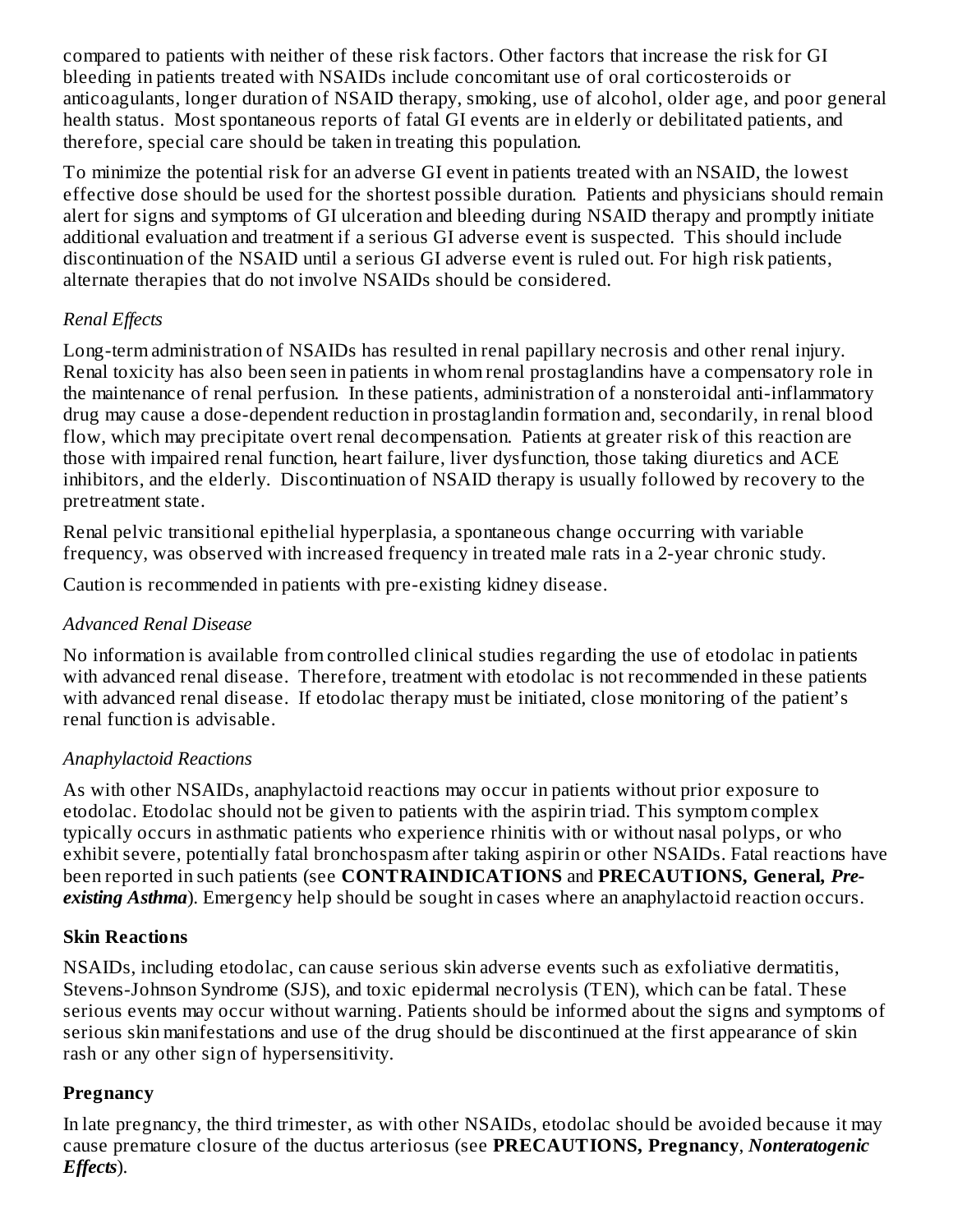#### **PRECAUTIONS**

#### **General**

Etodolac cannot be expected to substitute for corticosteroids or to treat corticosteroid insufficiency. Abrupt discontinuation of corticosteroids may lead to disease exacerbation. Patients on prolonged corticosteroid therapy should have their therapy tapered solely if a decision is made to discontinue corticosteroids.

The pharmacological activity of etodolac in reducing fever and inflammation may diminish the utility of these diagnostic signs in detecting complications of presumed noninfectious, painful conditions.

#### *Hepatic Effects*

Borderline elevations of one or more liver tests may occur in up to 15% of patients taking NSAIDs including etodolac. These laboratory abnormalities may progress, may remain unchanged, or may be transient with continuing therapy. Notable elevations of ALT or AST (approximately three or more times the upper limit of normal) have been reported in approximately 1% of patients in clinical trials with NSAIDs. In addition, rare cases of severe hepatic reactions, including jaundice and fatal fulminant hepatitis, liver necrosis, and hepatic failure, some of them with fatal outcomes, have been reported.

A patient with symptoms and/or signs suggesting liver dysfunction, or in whom an abnormal liver test has occurred, should be evaluated for evidence of the development of a more severe hepatic reaction while on therapy with etodolac. If clinical signs and symptoms consistent with liver disease develop, or if systemic manifestations occur (e.g., eosinophilia, rash, etc.), etodolac should be discontinued.

#### *Hematological Effects*

Anemia is sometimes seen in patients receiving NSAIDs including etodolac. This may be due to fluid retention, occult or gross GI blood loss, or an incompletely described effect upon erythropoiesis. Patients on long-term treatment with NSAIDs, including etodolac, should have their hemoglobin or hematocrit checked if they exhibit any signs or symptoms of anemia.

NSAIDs inhibit platelet aggregation and have been shown to prolong bleeding time in some patients. Unlike aspirin, their effect on platelet function is quantitatively less, of shorter duration, and reversible. Patients receiving etodolac who may be adversely affected by alterations in platelet function, such as those with coagulation disorders or patients receiving anticoagulants, should be carefully monitored.

## *Pre-existing Asthma*

Patients with asthma may have aspirin-sensitive asthma. The use of aspirin in patients with aspirinsensitive asthmas has been associated with severe bronchospasm which can be fatal. Since cross reactivity, including bronchospasm, between aspirin and other nonsteroidal anti-inflammatory drugs has been reported in such aspirin-sensitive patients, etodolac should not be administered to patients with this form of aspirin sensitivity and should be used with caution in all patients with pre-existing asthma.

#### **Information For Patients**

**Patients should be informed of the following information before initiating therapy with an NSAID and periodically during the cours e of ongoing therapy. Patients should also be encouraged to read the NSAID Medication Guide that accompanies each pres cription dispens ed.**

#### 1. **Cardiovas cular Thrombotic Events**

Advise patients to be alert for the symptoms of cardiovascular thrombotic events, including chest pain, shortness of breath, weakness, or slurring of speech, and to report any of these symptoms to their health care provider immediately (see **WARNINGS**).

2. Etodolac, like other NSAIDs, can cause GI discomfort and, rarely, serious GI side effects, such as ulcers and bleeding, which may result in hospitalization and even death. Although serious GI tract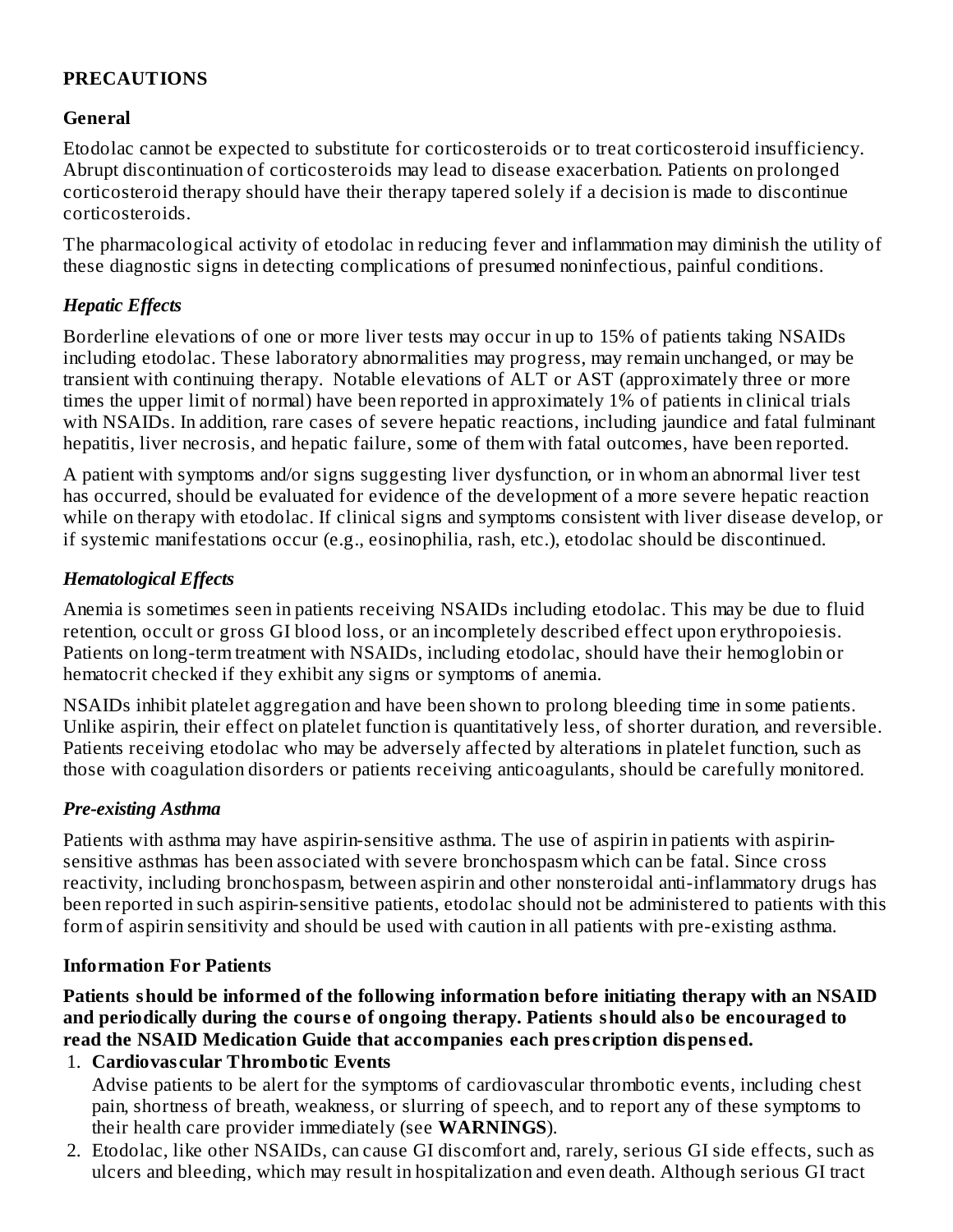ulcerations and bleeding can occur without warning symptoms, patients should be alert for the signs and symptoms of ulcerations and bleeding, and should ask for medical advice when observing any indicative sign or symptoms including epigastric pain, dyspepsia, melena, and hematemesis. Patients should be apprised of the importance of this follow-up (see **WARNINGS, Gastrointestinal Effects - Risk of Ulceration, Bleeding, and Perforation**).

3. Etodolac, like other NSAIDs, can cause serious skin side effects such as exfoliative dermatitis, SJS, and TEN, which may result in hospitalizations and even death. Although serious skin reactions may occur without warning, patients should be alert for the signs and symptoms of skin rash and blisters, fever, or other signs of hypersensitivity such as itching, and should ask for medical advice when observing any indicative signs or symptoms. Patients should be advised to stop the drug immediately if they develop any type of rash and contact their physicians as soon as possible.

#### 4. **Heart Failure And Edema**

Advise patients to be alert for the symptoms of congestive heart failure including shortness of breath, unexplained weight gain, or edema and to contact their healthcare provider if such symptoms occur (see **WARNINGS**).

- 5. Patients should be informed of the warning signs and symptoms of hepatotoxicity (e.g., nausea, fatigue, lethargy, pruritus, jaundice, right upper quadrant tenderness, and "flu-like" symptoms). If these occur, patients should be instructed to stop therapy and seek immediate medical therapy.
- 6. Patients should be informed of the signs of an anaphylactoid reaction (e.g., difficulty breathing, swelling of the face or throat). If these occur, patients should be instructed to seek immediate emergency help (see **WARNINGS**).
- 7. In late pregnancy, the third trimester, as with other NSAIDs, etodolac should be avoided because it may cause premature closure of the ductus arteriosus.

## **Laboratory Tests**

Because serious GI tract ulcerations and bleeding can occur without warning symptoms, physicians should monitor for signs or symptoms of GI bleeding. Patients on long-term treatment with NSAIDs should have their CBC and a chemistry profile checked periodically for signs or symptoms of anemia. Appropriate measures should be taken in case such signs of anemia occur. If clinical signs and symptoms consistent with liver or renal disease develop, systemic manifestations occur (e.g., eosinophilia, rash, etc.) or if abnormal liver tests persist or worsen, etodolac should be discontinued.

## **Drug Interactions**

## *ACE-inhibitors*

Reports suggest that NSAIDs may diminish the antihypertensive effect of ACE-inhibitors. This interaction should be given consideration in patients taking NSAIDs concomitantly with ACE-inhibitors (see **WARNINGS**).

## *Antacids*

The concomitant administration of antacids has no apparent effect on the extent of absorption of etodolac. However, antacids can decrease the peak concentration reached by 15% to 20% but have no detectable effect on the time-to-peak.

## *Aspirin*

When etodolac is administered with aspirin, its protein binding is reduced, although the clearance of free etodolac is not altered. The clinical significance of this interaction is not known; however, as with other NSAIDs, concomitant administration of etodolac and aspirin is not generally recommended because of the potential of increased adverse effects.

## *Cyclosporine, Digoxin, Methotrexate*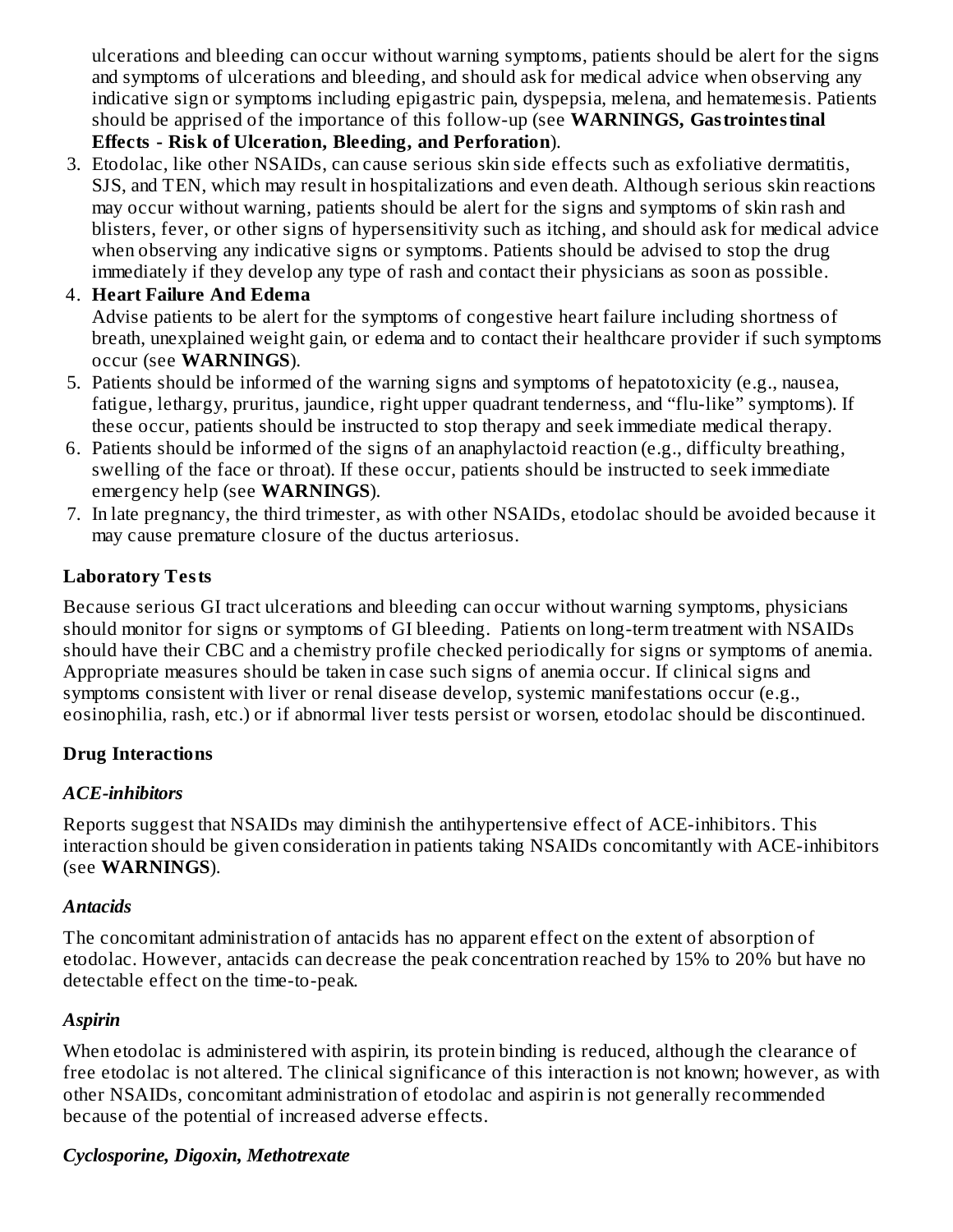Etodolac, like other NSAIDs, through effects on renal prostaglandins, may cause changes in the elimination of these drugs leading to elevated serum levels of cyclosporine, digoxin, methotrexate, and increased toxicity. Nephrotoxicity associated with cyclosporine may also be enhanced. Patients receiving these drugs who are given etodolac, or any other NSAID, and particularly those patients with altered renal function, should be observed for the development of the specific toxicities of these drugs. NSAIDs, such as etodolac, should not be administered prior to or concomitantly with high doses of methotrexate. NSAIDs have been reported to competitively inhibit methotrexate accumulation in rabbit kidney slices. This may indicate that they could enhance the toxicity of methotrexate. In general, caution should be used when NSAIDs are administered concomitantly with methotrexate.

#### *Diuretics*

Etodolac has no apparent pharmacokinetic interaction when administered with furosemide or hydrochlorothiazide. Nevertheless, clinical studies, as well as postmarketing observations have shown that etodolac can reduce the natriuretic effect of furosemide and thiazides in some patients with possible loss of blood pressure control. This response has been attributed to inhibition of renal prostaglandin synthesis. During concomitant therapy with NSAIDs, the patient should be observed closely for signs of renal insufficiency or failure (see **WARNINGS,** *Renal Effects*), as well as to assure diuretic efficacy.

## *Glyburide*

Etodolac has no apparent pharmacokinetic interaction when administered with glyburide.

#### *Lithium*

NSAIDs have produced an elevation of plasma lithium levels and a reduction in renal lithium clearance. The mean minimum lithium concentration increased 15% and the renal clearance was decreased by approximately 20%. These effects have been attributed to inhibition of renal prostaglandin synthesis by the NSAID. Thus, when NSAIDs and lithium are administered concurrently, subjects should be observed carefully for signs of lithium toxicity. Careful monitoring of lithium levels is advised in the event NSAID dosage adjustments are required.

#### *Phenylbutazone*

Phenylbutazone causes increase (by about 80%) in the free fraction of etodolac. Although *in vivo* studies have not been done to see if etodolac clearance is changed by coadministration of phenylbutazone, it is not recommended that they be coadministered.

## *Phenytoin*

Etodolac has no apparent pharmacokinetic interaction when administered with phenytoin.

## *Warfarin*

The effects of warfarin and NSAIDs on GI bleeding are synergistic, such that users of both drugs together have a risk of serious GI bleeding higher than that of users of either drug alone. Short-term pharmacokinetic studies have demonstrated that concomitant administration of warfarin and etodolac results in reduced protein binding of warfarin, but there was no change in the clearance of free warfarin. There was no significant difference in the pharmacodynamic effect of warfarin administered alone and warfarin administered with etodolac as measured by prothrombin time. Thus, concomitant therapy with warfarin and etodolac should not require dosage adjustment of either drug. However, caution should be exercised because there have been a few spontaneous reports of prolonged prothrombin times, with or without bleeding, in etodolac-treated patients receiving concomitant warfarin therapy. Close monitoring of such patients is therefore recommended.

#### **Drug/Laboratory Test Interactions**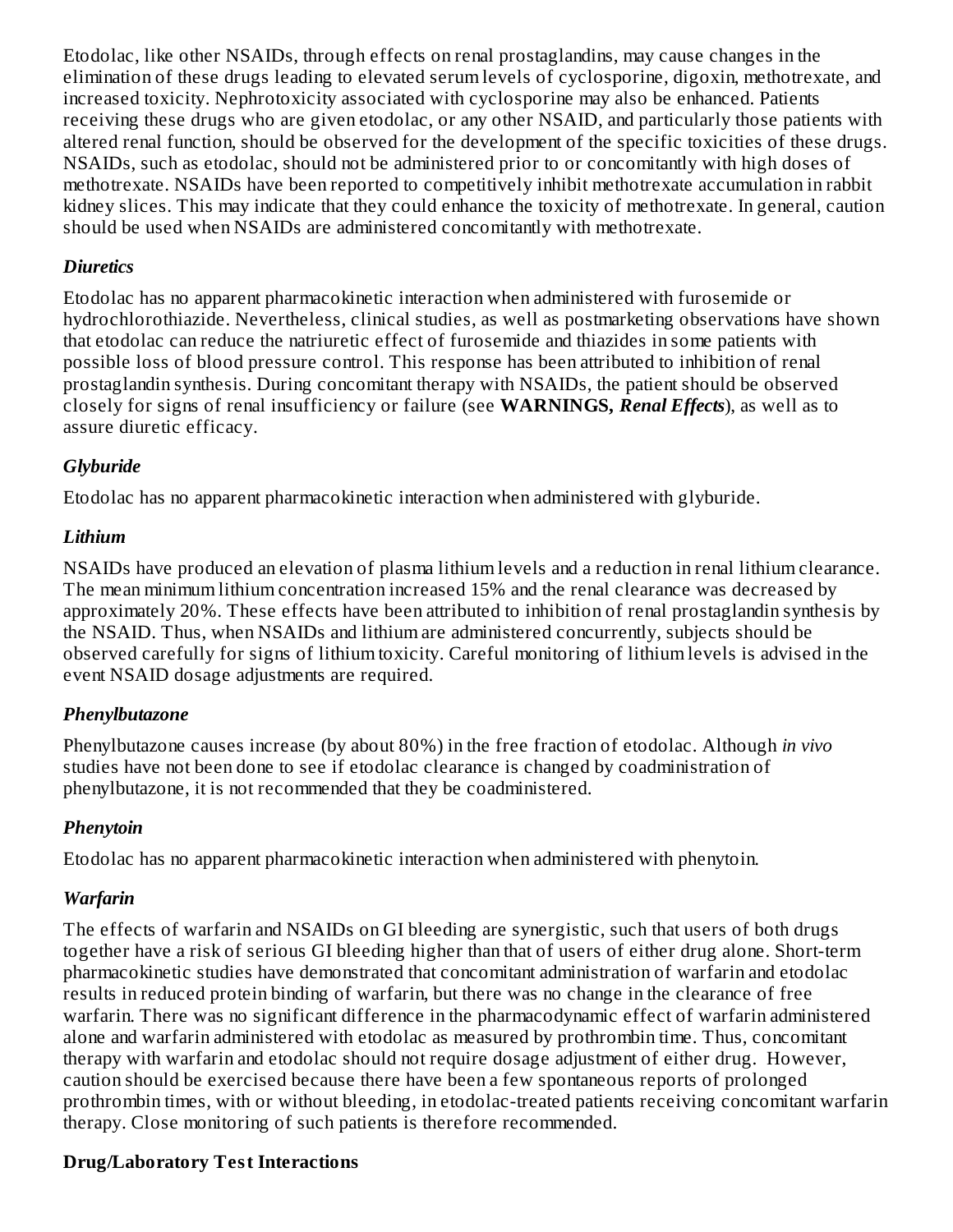The urine of patients who take etodolac can give a false-positive reaction for urinary bilirubin (urobilin) due to the presence of phenolic metabolites of etodolac. Diagnostic dip-stick methodology, used to detect ketone bodies in urine, has resulted in false-positive findings in some patients treated with etodolac. Generally, this phenomenon has not been associated with other clinically significant events. No dose relationship has been observed.

Etodolac treatment is associated with a small decrease in serum uric acid levels. In clinical trials, mean decreases of 1 to 2 mg/dL were observed in arthritic patients receiving etodolac (600 mg to 1,000 mg/day) after 4 weeks of therapy. These levels then remained stable for up to 1 year of therapy.

## **Carcinogenesis, Mutagenesis, and Impairment of Fertility**

No carcinogenic effect of etodolac was observed in mice or rats receiving oral doses of 15 mg/kg/day (45 to 89 mg/m<sup>2</sup>, respectively) or less for periods of 2 years or 18 months, respectively. Etodolac was not mutagenic in *in vitro* tests performed with *S. typhimurium* and mouse lymphoma cells as well as in an *in vivo* mouse micronucleus test. However, data from the *in vitro* human peripheral lymphocyte test showed an increase in the number of gaps (3.0 to 5.3% unstained regions in the chromatid without dislocation) among the etodolac-treated cultures (50 to 200 mcg/mL) compared to negative controls (2.0%); no other difference was noted between the controls and drug-treated groups. Etodolac showed no impairment of fertility in male and female rats up to oral doses of 16 mg/kg (94 mg/m<sup>2</sup>). However, reduced implantation of fertilized eggs occurred in the 8 mg/kg group.

#### **Pregnancy**

## *Teratogenic Effects - Pregnancy Category C*

In teratology studies, isolated occurrences of alterations in limb development were found and included polydactyly, oligodactyly, syndactyly, and unossified phalanges in rats and oligodactyly and synostosis of metatarsals in rabbits. These were observed at dose levels (2 to 14 mg/kg/day) close to human clinical doses. However, the frequency and the dosage group distribution of these findings in initial or repeated studies did not establish a clear drug or dose-response relationship. Animal reproduction studies are not always predictive of human response. There are no adequate and well-controlled studies in pregnant women. Etodolac should be used in pregnancy only if the potential benefit justifies the potential risk to the fetus.

#### *Nonteratogenic Effects*

Etodolac should be used during pregnancy only if the potential benefits justify the potential risk to the fetus. Because of the known effects of NSAIDs on the fetal cardiovascular system (closure of the ductus arteriosus), use during pregnancy (particularly during the third trimester) should be avoided.

#### **Labor and Delivery**

In rat studies with NSAIDs, as with other drugs known to inhibit prostaglandin synthesis, an increased incidence of dystocia, delayed parturition, and decreased pup survival occurred. The effects of etodolac on labor and delivery in pregnant women are unknown.

#### **Nursing Mothers**

Trace amounts of some NSAIDs have been reported in human milk. It is not known whether etodolac is excreted in human milk. Because many drugs are excreted in human milk and because of the potential for serious adverse reactions in nursing infants from etodolac, a decision should be made whether to discontinue nursing or to discontinue the drug taking into account the importance of the drug to the mother.

#### **Pediatric Us e**

Safety and effectiveness in pediatric patients below the age of 18 years have not been established.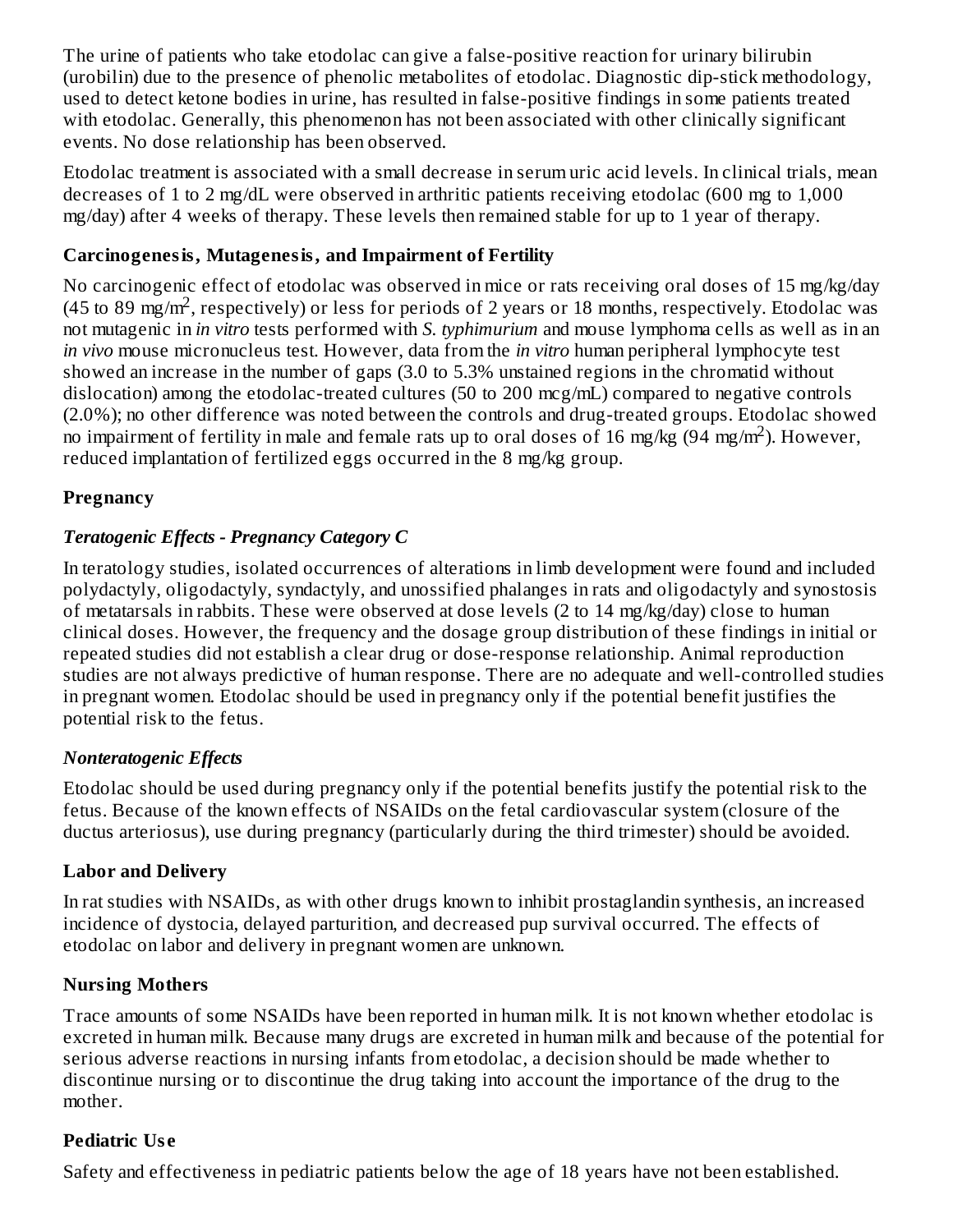#### **Geriatric Us e**

As with any NSAID, caution should be exercised in treating the elderly (65 years and older) and when increasing the dose (see **WARNINGS**).

In etodolac clinical studies, no overall differences in safety or effectiveness were observed between these patients and younger patients. In pharmacokinetic studies, age was shown not to have any effect on etodolac half-life or protein binding, and there was no change in expected drug accumulation. Therefore, no dosage adjustment is generally necessary in the elderly on the basis of pharmacokinetics (see **CLINICAL PHARMACOLOGY, Special Populations**).

Elderly patients may be more sensitive to the antiprostaglandin effects of NSAIDs (on the gastrointestinal tract and kidneys) than younger patients (see **WARNINGS**). In particular, elderly or debilitated patients who receive NSAID therapy seem to tolerate gastrointestinal ulceration or bleeding less well than other individuals, and most spontaneous reports of fatal GI events are in this population.

Etodolac is eliminated primarily by the kidney. Because elderly patients are more likely to have decreased renal function, care should be taken in dose selection, and it may be useful to monitor renal function (see **WARNINGS,** *Renal Effects*).

## **ADVERSE REACTIONS**

In patients taking etodolac or other NSAIDs, the most frequently reported adverse experiences occurring in approximately 1 to 10% of patients are:

**Gastrointestinal experiences including**: abdominal pain, constipation, diarrhea, dyspepsia, flatulence, gross bleeding/perforation, heartburn, nausea, GI ulcers (gastric/duodenal), vomiting.

**Other events including**: abnormal renal function, anemia, dizziness, edema, elevated liver enzymes, headaches, increased bleeding time, pruritis, rashes, tinnitus.

Adverse-reaction information for etodolac was derived from 2,629 arthritic patients treated with etodolac in double-blind and open-label clinical trials of 4 to 320 weeks in duration and worldwide postmarketing surveillance studies. In clinical trials, most adverse reactions were mild and transient. The discontinuation rate in controlled clinical trials, because of adverse events, was up to 10% for patients treated with etodolac.

New patient complaints (with an incidence greater than or equal to 1%) are listed below by body system. The incidences were determined from clinical trials involving 465 patients with osteoarthritis treated with 300 to 500 mg of etodolac b.i.d. (i.e., 600 to 1,000 mg/day).

## **Incidence Greater Than Or Equal To 1% - Probably Causally Related**

Body as a whole - Chills and fever.

Digestive system - Dyspepsia (10%), abdominal pain\*, diarrhea\*, flatulence\*, nausea\*, abdominal distension, epigastric pain, abnormal stools, constipation, gastritis, melena, vomiting.

Nervous system - Asthenia/malaise\*, dizziness\*, depression, nervousness, fatigue.

Skin and appendages - Pruritus, rash.

Special senses - Blurred vision, tinnitus.

Urogenital system - Dysuria, urinary frequency.

Musculoskeletal - Arthralgia

\*Drug-related patient complaints occurring in 3 to 9% of patients treated with etodolac.

Drug-related patient-complaints occurring in fewer than 3%, but more than 1%, are unmarked.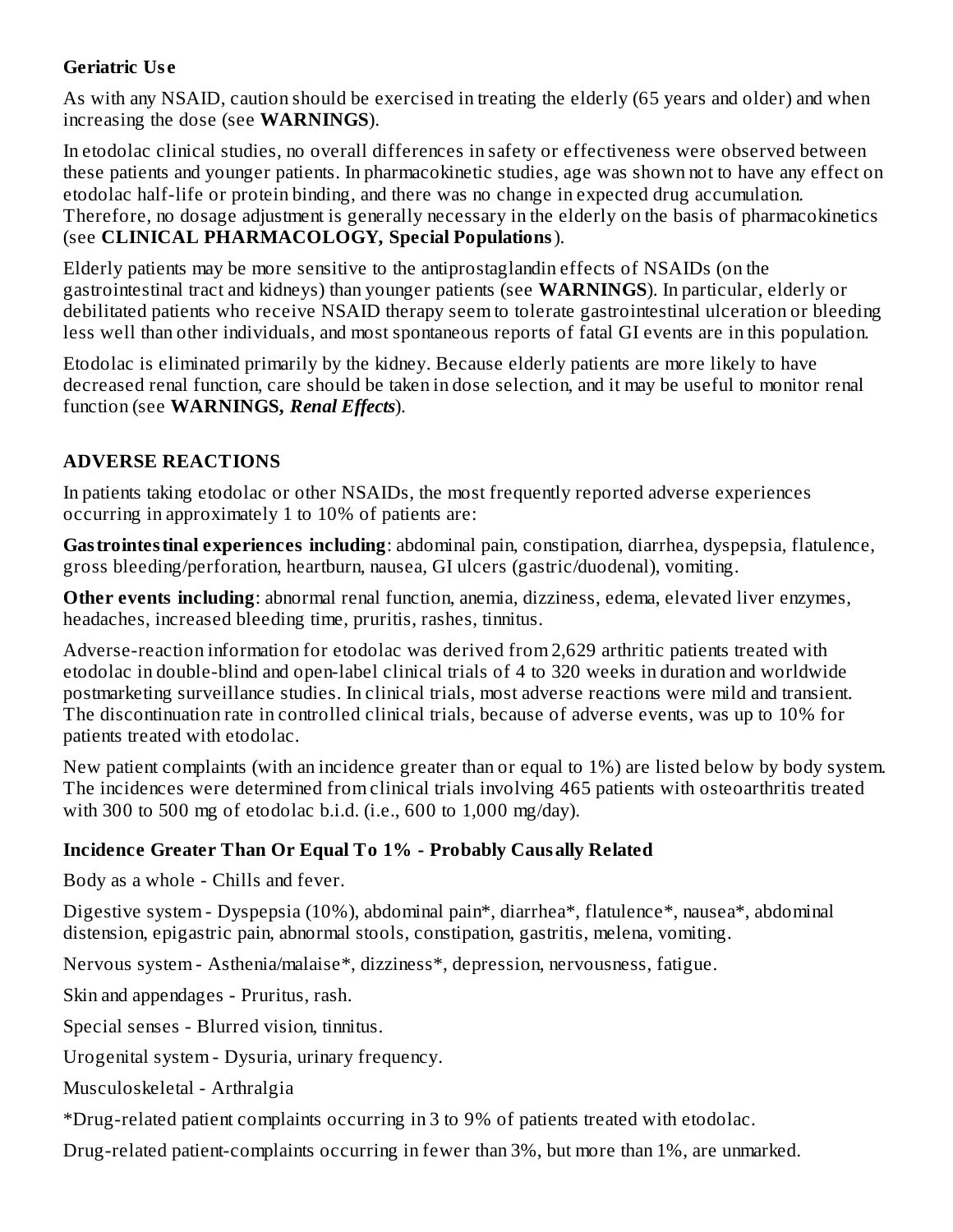## **Incidence Less Than 1% - Probably Causally Related**

(Adverse reactions reported only in worldwide postmarketing experience, not seen in clinical trials, are considered rarer and are italicized.)

Body as a whole - *Allergic reaction, anaphylactic/anaphylactoid reactions (including shock).*

Cardiovascular system - Hypertension, congestive heart failure, flushing, palpitations, syncope, *vasculitis (including necrotizing and allergic).*

Digestive system - Thirst, dry mouth, ulcerative stomatitis, anorexia, eructation, elevated liver enzymes, *cholestatic hepatitis,* hepatitis*, cholestatic jaundice, duodenitis, jaundice, hepatic failure, liver necrosis, fatal fulminant hepatitis,* peptic ulcer with or without bleeding and/or perforation*, intestinal ulceration, pancreatitis*.

Hemic and lymphatic system - Ecchymosis, anemia, thrombocytopenia, bleeding time increased, *agranulocytosis, hemolytic anemia, aplastic anemia, leukopenia, neutropenia, pancytopenia*.

Metabolic and nutritional - Edema, serum creatinine increase, *hyperglycemia in previously controlled diabetic patients*.

Nervous system - Insomnia, somnolence.

Respiratory system - Asthma, *pulmonary infiltration with eosinophilia*.

Skin and appendages - Angioedema, sweating, urticaria, exfoliative dermatitis, vesiculobullous rash, *cutaneous vasculitis with purpura, Stevens-Johnson Syndrome, toxic epidermal necrolysis, leukocytoclastic vasculitis,* hyperpigmentation, *erythema multiforme*.

Special senses - Photophobia, transient visual disturbances.

Urogenital system - *Elevated BUN, renal failure, renal insufficiency, renal papillary necrosis*.

#### **Incidence Less Than 1% - Causal Relationship Unknown**

(Medical events occurring under circumstances where causal relationship to etodolac is uncertain. These reactions are listed as alerting information for physicians.)

Body as a whole - Infection, headache.

Cardiovascular system - Arrhythmias, myocardial infarction, cerebrovascular accident.

Digestive system - Esophagitis with or without stricture or cardiospasm, colitis, GI discomfort, burning sensation, blood in stools, gastralgia, upper abdominal discomfort.

Metabolic and nutritional - Change in weight.

Nervous system - Paresthesia, confusion, irritability.

Respiratory system - Bronchitis, bronchospasm, dyspnea, pharyngitis, rhinitis, sinusitis.

Skin and appendages - Alopecia, maculopapular rash, photosensitivity, skin peeling.

Special senses - Conjunctivitis, deafness, taste perversion, loss of taste.

Urogenital system - Cystitis, hematuria, leukorrhea, renal calculus, interstitial nephritis, uterine bleeding irregularities, renal impairment.

Musculoskeletal - Muscle pain.

## **Additional Advers e Reactions Reported with NSAIDS**

Body as a whole - Sepsis, death

Cardiovascular system - Tachycardia

Digestive system - Gastric ulcers, gastritis, gastrointestinal bleeding, glossitis, hematemesis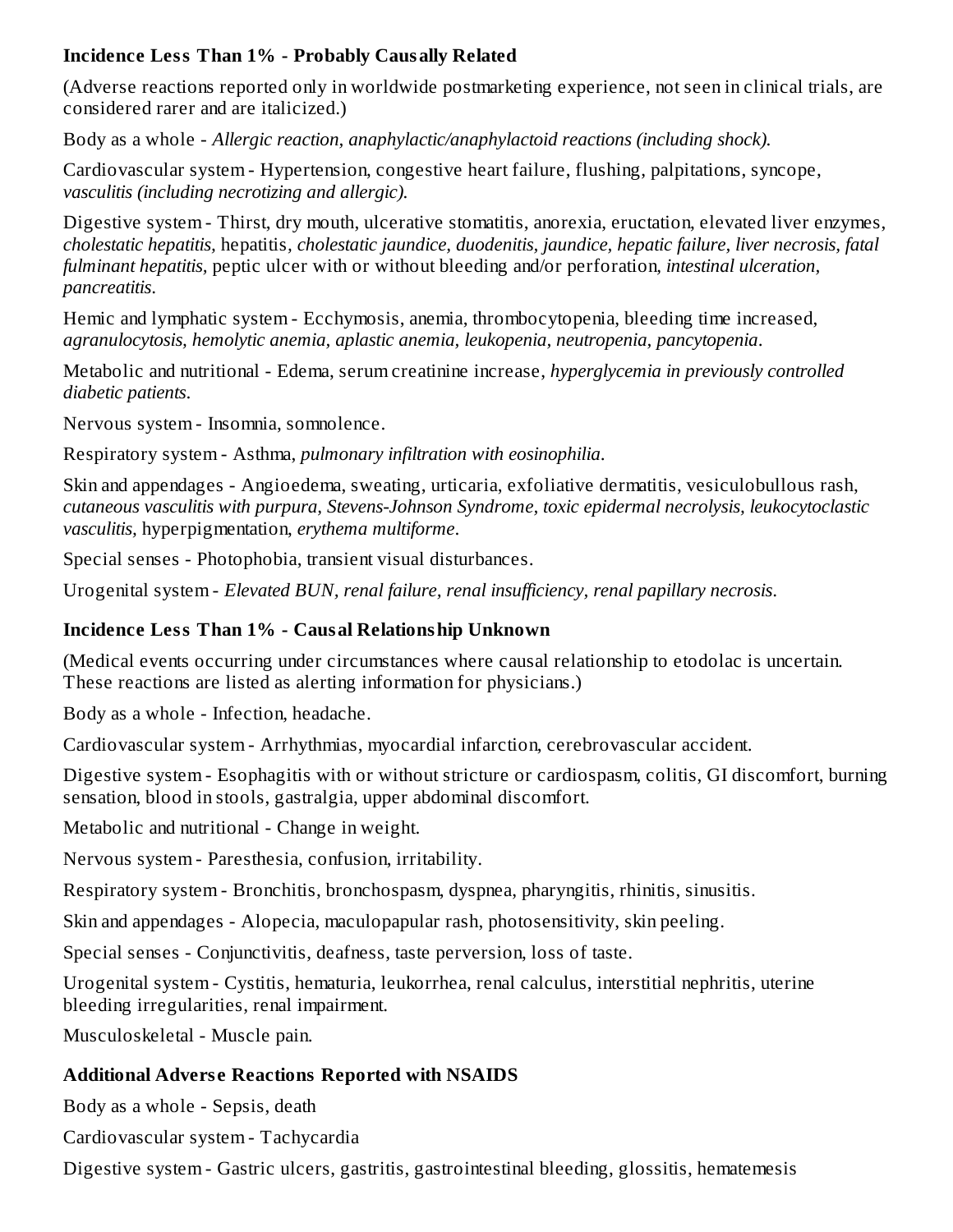Hemic and lymphatic system – Lymphadenopathy

Nervous system - Anxiety, dream abnormalities, convulsions, coma, hallucinations, meningitis, tremors, vertigo

Respiratory system - Respiratory depression, pneumonia

Urogenital system - Oliguria/polyuria, proteinuria **To report SUSPECTED ADVERSE REACTIONS contact AvKARE, Inc. at 1-855-361-3993; email** drugsafety@avkare.com**; or FDA at 1-800-FDA-1088 or** www.fda.gov/medwatch**.**

## **OVERDOSAGE**

Symptoms following acute NSAID overdose are usually limited to lethargy, drowsiness, nausea, vomiting, and epigastric pain, which are generally reversible with supportive care. Gastrointestinal bleeding can occur and coma has occurred following massive ibuprofen or mefenamic-acid overdose. Hypertension/hypotension, acute renal failure, and respiratory depression may occur but are rare. Anaphylactoid reactions have been reported with therapeutic ingestion of NSAIDs, and may occur following overdose.

Patients should be managed by symptomatic and supportive care following an NSAID overdose. There are no specific antidotes. Emesis and/or activated charcoal (60 to 100 g in adults, 1 to 2 g/kg in children) and/or osmotic cathartic may be indicated in patients seen within 4 hours of ingestion with symptoms or following a large overdose (5 to 10 times the usual dose). Forced diuresis, alkalinization of the urine, hemodialysis, or hemoperfusion would probably not be useful due to etodolac's high protein binding.

## **DOSAGE AND ADMINISTRATION**

Carefully consider the potential benefits and risks of etodolac and other treatment options before deciding to use etodolac. Use the lowest effective dose for the shortest duration consistent with individual patient treatment goals (see **WARNINGS**).

After observing the response to initial therapy with etodolac, the dose and frequency should be adjusted to suit an individual patient's needs.

Dosage adjustment of etodolac is generally not required in patients with mild to moderate renal impairment. Etodolac should be used with caution in such patients, because, as with other NSAIDs, it may further decrease renal function in some patients with impaired renal function (see **WARNINGS**, *Renal Effects*).

## **Analgesia**

The recommended total daily dose of etodolac for acute pain is up to 1,000 mg, given as 200 to 400 mg every 6 to 8 hours. Doses of etodolac greater than 1,000 mg/day have not been adequately evaluated in well-controlled clinical trials.

## **Osteoarthritis and Rheumatoid Arthritis**

The recommended starting dose of etodolac for the management of the signs and symptoms of osteoarthritis or rheumatoid arthritis is: 300 mg b.i.d., t.i.d., or 400 mg b.i.d., or 500 mg b.i.d. A lower dose of 600 mg/day may suffice for long-term administration. Physicians should be aware that doses above 1,000 mg/day have not been adequately evaluated in well-controlled clinical trials.

In chronic conditions, a therapeutic response to therapy with etodolac is sometimes seen within one week of therapy, but most often is observed by two weeks. After a satisfactory response has been achieved, the patient's dose should be reviewed and adjusted as required.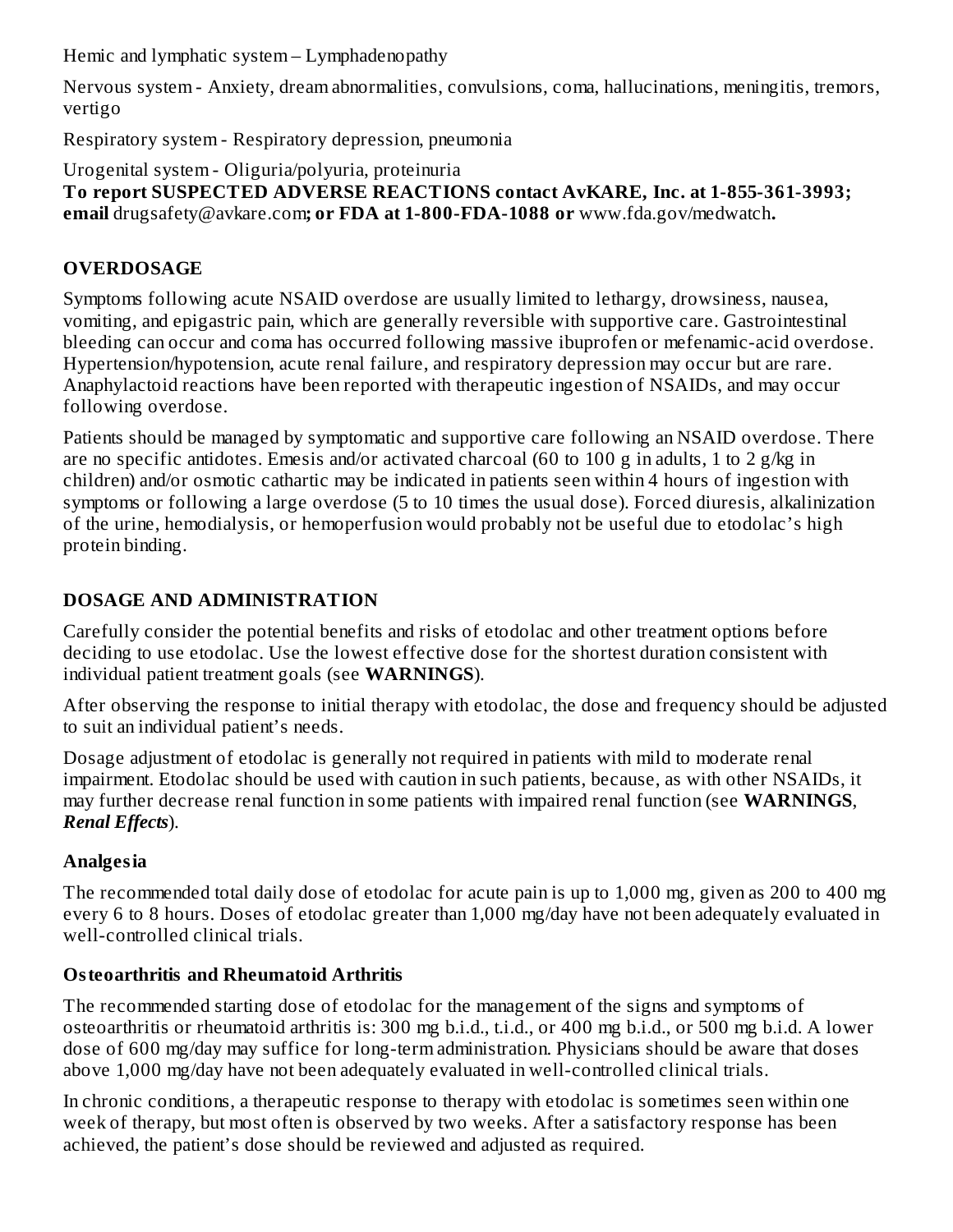#### **HOW SUPPLIED**

Etodolac Capsules, USP are available as:

200 mg capsules (Hard gelatin capsules with a white opaque body and a light gray cap. "APO 039" is imprinted on each capsules in black ink)

- in bottles of 100, NDC 42291-404-01

300 mg capsules (Hard gelatin capsules with a white opaque body and a light gray cap. "APO 040" is imprinted on each capsules in black ink)

- in bottles of 100, NDC 42291-405-01

Store at controlled room temperature 20° to 25°C (68° to 77°F); excursions permitted from 15° to 30°C (59° to 86°F) [see USP Controlled Room Temperature]. Protect from moisture.

Dispense in tight, light-resistant container [see USP].

Manufactured for: AvKARE, Inc. Pulaski, TN 38478

Mfg. Rev. 07/16 AV 01/17 (P)

#### **Medication Guide**

**for**

## **Nonsteroidal Anti-inflammatory Drugs (NSAIDs)**

**What is the most important information I should know about medicines called Nonsteroidal Antiinflammatory Drugs (NSAIDs)?**

**NSAIDs can caus e s erious side effects, including:**

- **Increas ed risk of heart attack or stroke that can lead to death.** This risk may happen early in treatment and may increase:
	- with increasing doses of NSAIDs
	- with longer use of NSAIDs

**Do not take NSAIDs right before or after heart surgery called a "coronary artery bypass graft (CABG)". Avoid taking NSAIDs after a recent heart attack, unless your healthcare provider tells** you to. You may have an increased risk of another heart attack if you take NSAIDs after a recent **heart attack.**

**Increas ed risk of bleeding, ulcers and tears (perforation) of the esophagus (tube leading from the mouth to the stomach), stomach and intestines:**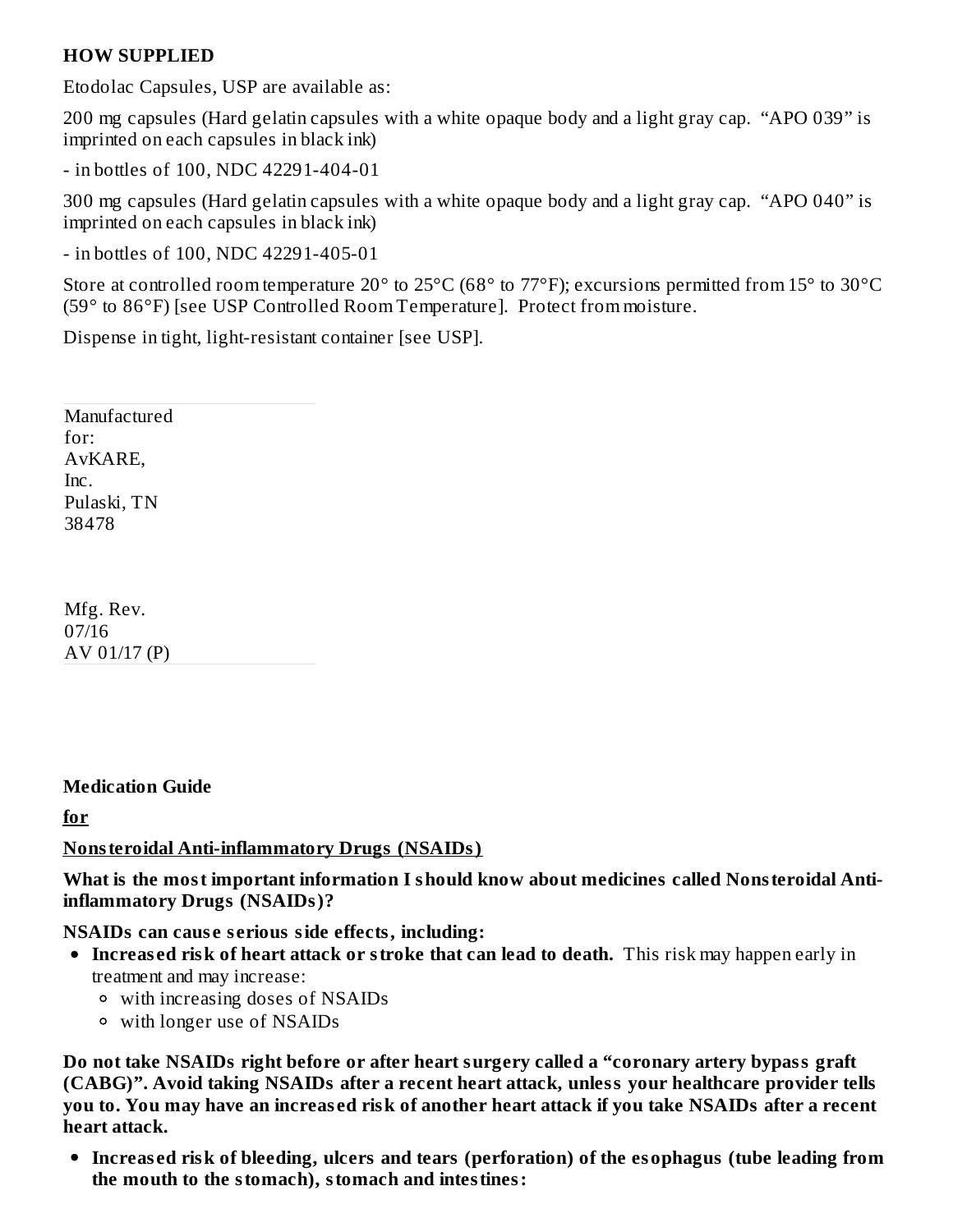- at anytime **during us e**
- without warning symptoms
- $\circ$  that may cause death

## **The risk of getting an ulcer or bleeding increas es with:**

**the mouth to the stomach), stomach and intestines:**

- past history of stomach ulcers, or stomach or intestinal bleeding with use of NSAIDs
- taking medicines called "corticosteroids", "anticoagulants", "SSRIs", or "SNRIs"
- increasing doses of NSAIDs
- longer use of NSAIDs
- smoking
- drinking alcohol
- older age
- poor health
- advanced liver disease
- bleeding problems

## **NSAIDs should only be us ed:**

- exactly as prescribed
- at the lowest dose possible for your treatment
- for the shortest time needed

#### **What are NSAIDs?**

NSAIDs are used to treat pain and redness, swelling, and heat (inflammation) from medical conditions such as different types of arthritis, menstrual cramps, and other types of short-term pain.

#### **Who should not take NSAIDs?**

## **Do not take NSAIDs:**

- if you had an asthma attack, hives, or other allergic reaction with aspirin or any other NSAIDs.
- right before or after heart bypass surgery.

#### **Before taking NSAIDs, tell your healthcare provider about all of your medical conditions, including if you:**

- have liver or kidney problems
- have high blood pressure
- have asthma
- are pregnant or plan to become pregnant. Talk to your healthcare provider if you are considering taking NSAIDs during pregnancy. **You should not take NSAIDs after 29 weeks of pregnancy.**
- are breastfeeding or plan to breast feed.

**Tell your healthcare provider about all of the medicines you take, including pres cription or overthe-counter medicines, vitamins or herbal supplements.** NSAIDs and some other medicines can interact with each other and cause serious side effects. **Do not start taking any new medicine without talking to your healthcare provider first.**

## **What are the possible side effects of NSAIDs?**

## **NSAIDs can caus e s erious side effects including:**

#### **See "What is the most important information I should know about medicines called Nonsteroidal Anti-inflammatory Drugs (NSAIDs)?**

- new or worse high blood pressure
- heart failure
- liver problems including liver failure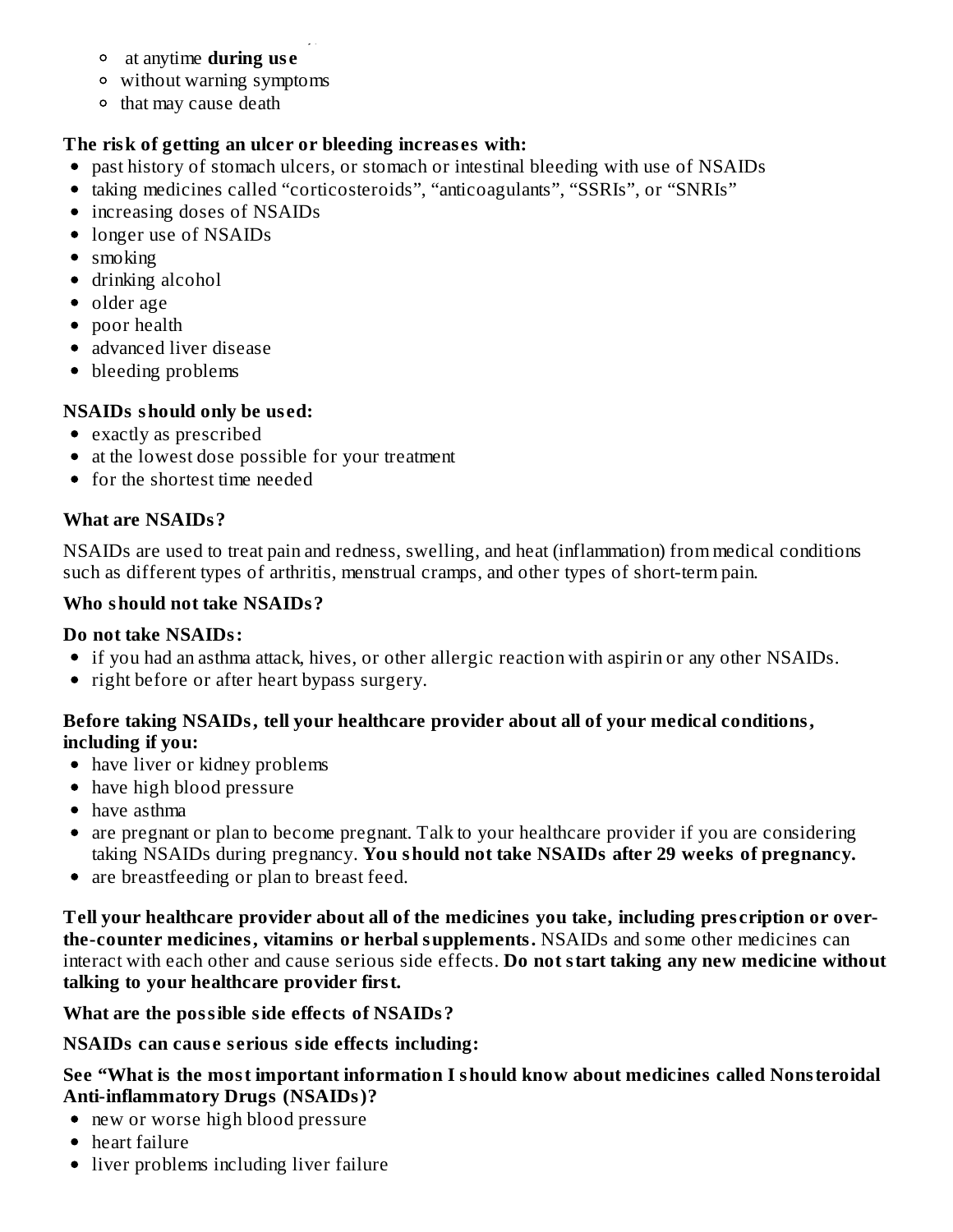- $\bullet$  kidney problems including kidney failure
- low red blood cells (anemia)
- life-threatening skin reactions
- life-threatening allergic reactions
- **Other side effects of NSAIDs include:**stomach pain, constipation, diarrhea, gas, heartburn, nausea, vomiting, and dizziness

#### **Get emergency help right away if you get any of the following symptoms:**

like tar

• unusual weight gain

- shortness of breath or trouble breathing
- slurred speech
- chest pain weakness in one part or side of your body
- swelling of the face or throat

• there is blood in your bowel movement or it is black and sticky

#### **Stop taking NSAID and call your healthcare provider right away if you get any of the following symptoms:**

- $\bullet$  nausea
- more tired or weaker than usual
- diarrhea
- itching
- your skin or eyes look yellow
- indigestion or stomach pain
- flu-like symptoms
- vomit blood

# **If you take too much of your NSAID, call your healthcare provider or get medical help right away.**

• skin rash or blisters with fever

swelling of the arms, legs, hands and feet

These are not all the possible side effects of NSAIDs. For more information, ask your healthcare provider or pharmacist about NSAIDs.

Call your doctor for medical advice about side effects. You may report side effects to FDA at 1-800- FDA-1088.

## **Other information about NSAIDs:**

- Aspirin is an NSAID but it does not increase the chance of a heart attack. Aspirin can cause bleeding in the brain, stomach, and intestines. Aspirin can also cause ulcers in the stomach and intestines.
- Some NSAIDs are sold in lower doses without a prescription (over-the-counter). Talk to your healthcare provider before using over-the-counter NSAIDs for more than 10 days.

## **General information about the safe and effective us e of NSAIDs**

Medicines are sometimes prescribed for purposes other than those listed in a Medication Guide. Do not use NSAIDs for a condition for which it was not prescribed. Do not give NSAIDs to other people, even if they have the same symptoms that you have. It may harm them.

If you would like more information about NSAIDs, talk with your healthcare provider. You can ask your pharmacist or healthcare provider for information about NSAIDs that is written for health professionals.

*This Medication Guide has been approved by the U.S. Food and Drug Administration.*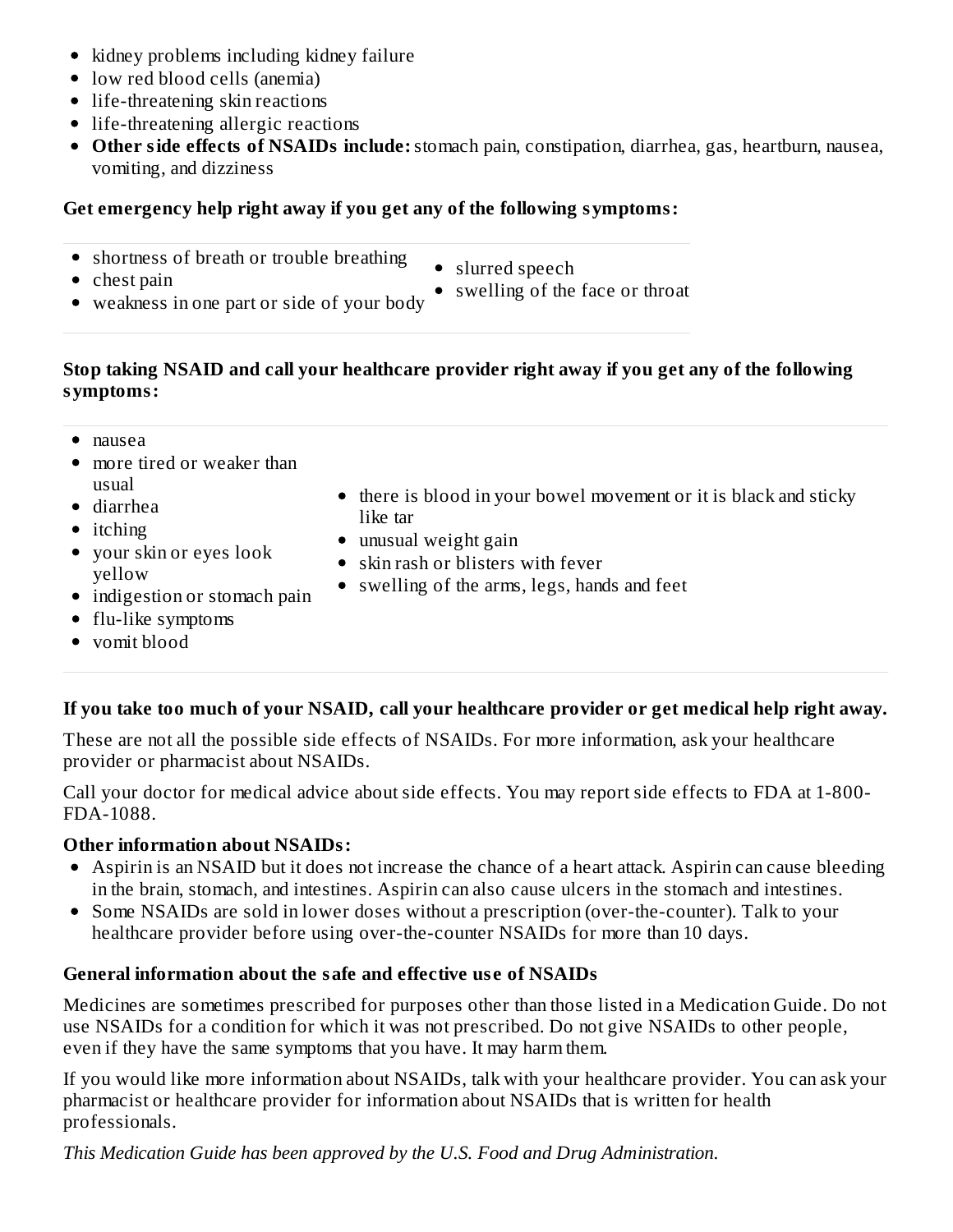Manufactured for: AvKARE, Inc. Pulaski, TN 38478

Mfg. Rev. 07/16 AV 01/17(P)

#### **Repackaging Information**

Please reference the *How Supplied* section listed above for a description of individual tablets. This drug product has been received by Aphena Pharma - TN in a manufacturer or distributor packaged configuration and repackaged in full compliance with all applicable cGMP regulations. The package configurations available from Aphena are listed below:

| Count | 300 mg       |
|-------|--------------|
| 60    | 43353-294-53 |
| 90    | 43353-294-60 |

Store between 20°-25°C (68°-77°F). See USP Controlled Room Temperature. Dispense in a tight lightresistant container as defined by USP. Keep this and all drugs out of the reach of children.

Repackaged by:



Cookeville, TN 38506

20171020JH

#### **PRINCIPAL DISPLAY PANEL - 300 mg**

NDC 43353-294 - Etodolac 300 mg - Rx Only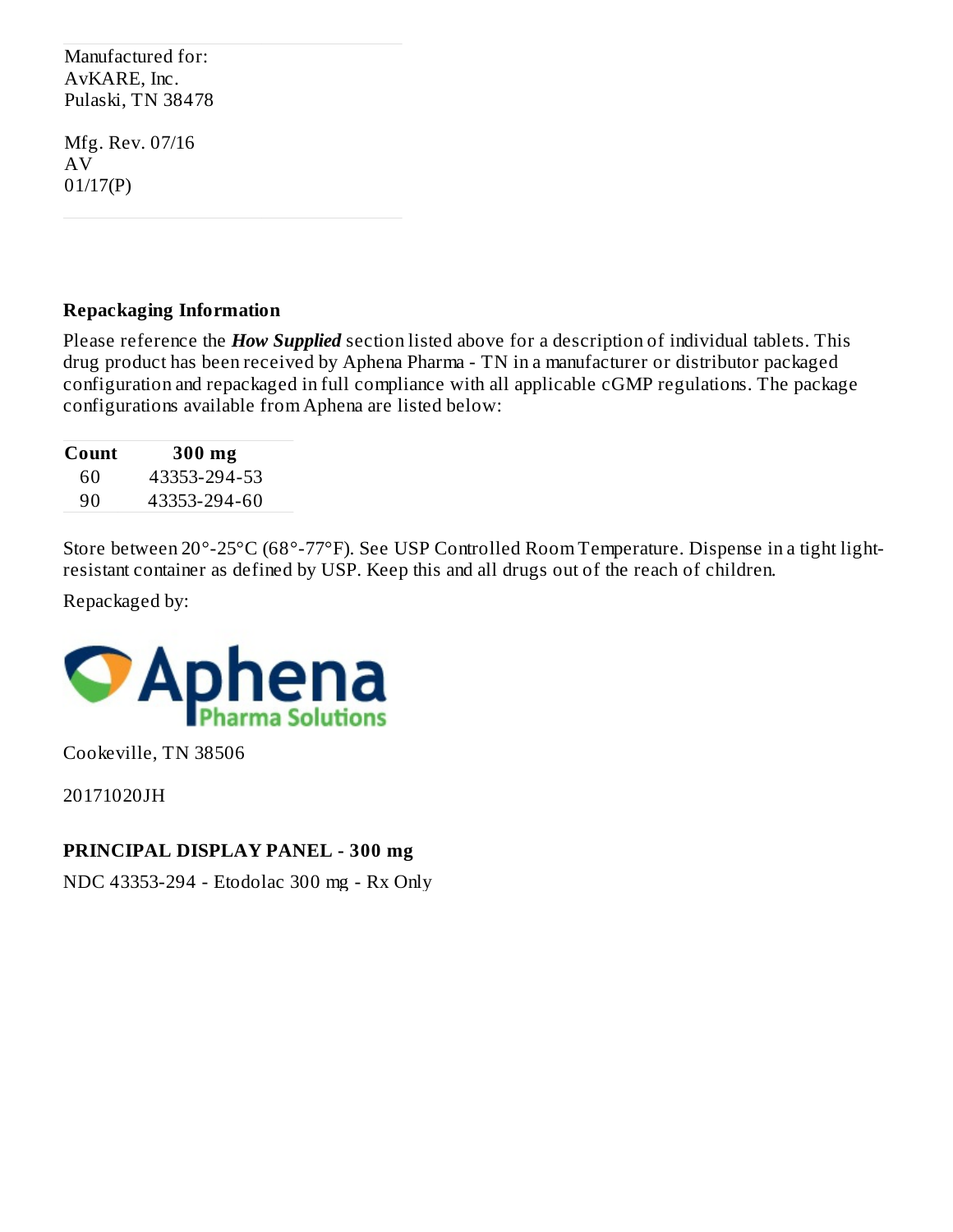|              | NDC # 43353-0294-53                                                                                                                                                                                                   |         |
|--------------|-----------------------------------------------------------------------------------------------------------------------------------------------------------------------------------------------------------------------|---------|
|              | Etodolac                                                                                                                                                                                                              |         |
|              | 300mg 60 Capsules                                                                                                                                                                                                     |         |
| todolac<br>൹ | Store Setwace: 20-25 degrees C (68-77 degrees F).<br>See USP Controlled Room Temperature<br>Desperse in a light light-resistant container as delined by USP.<br>Keep this and all drugs out of the reach of children. |         |
|              | Mfg. By: Apotex Inc.<br>Toronto, Canada                                                                                                                                                                               |         |
|              | Repackaged by Aphena Pharma<br>Cookeville, TN 38506                                                                                                                                                                   | RX Only |
|              | Etodolac 300mg 60 Capsules                                                                                                                                                                                            |         |

| <b>ETODOLAC</b>                                                                    |                                             |                                                          |                    |                 |                          |  |                              |
|------------------------------------------------------------------------------------|---------------------------------------------|----------------------------------------------------------|--------------------|-----------------|--------------------------|--|------------------------------|
| etodolac capsule                                                                   |                                             |                                                          |                    |                 |                          |  |                              |
|                                                                                    |                                             |                                                          |                    |                 |                          |  |                              |
| <b>Product Information</b>                                                         |                                             |                                                          |                    |                 |                          |  |                              |
| Product Type                                                                       |                                             | HUMAN PRESCRIPTION DRUG                                  | Item Code (Source) |                 |                          |  | NDC:43353-294(NDC:42291-405) |
|                                                                                    |                                             |                                                          |                    |                 |                          |  |                              |
| <b>Route of Administration</b>                                                     |                                             | ORAL                                                     |                    |                 |                          |  |                              |
|                                                                                    |                                             |                                                          |                    |                 |                          |  |                              |
|                                                                                    |                                             |                                                          |                    |                 |                          |  |                              |
|                                                                                    | <b>Active Ingredient/Active Moiety</b>      |                                                          |                    |                 |                          |  |                              |
|                                                                                    |                                             | <b>Ingredient Name</b>                                   |                    |                 | <b>Basis of Strength</b> |  | Strength                     |
|                                                                                    |                                             | ETODOLAC (UNII: 2M36281008) (ETODOLAC - UNII:2M36281008) |                    | <b>ETODOLAC</b> |                          |  | 300 mg                       |
|                                                                                    |                                             |                                                          |                    |                 |                          |  |                              |
|                                                                                    |                                             |                                                          |                    |                 |                          |  |                              |
| <b>Inactive Ingredients</b>                                                        |                                             |                                                          |                    |                 |                          |  |                              |
| <b>Ingredient Name</b><br>Strength<br>FERROSOFERRIC OXIDE (UNII: XM0 M8 7F357)     |                                             |                                                          |                    |                 |                          |  |                              |
|                                                                                    |                                             |                                                          |                    |                 |                          |  |                              |
|                                                                                    | <b>SILICON DIO XIDE (UNII: ETJ7Z6 XBU4)</b> |                                                          |                    |                 |                          |  |                              |
|                                                                                    | CROSCARMELLOSE SODIUM (UNII: M28OL1HH48)    |                                                          |                    |                 |                          |  |                              |
| GELATIN (UNII: 2G86QN327L)<br>LACTOSE MONOHYDRATE (UNII: EWQ57Q8I5X)               |                                             |                                                          |                    |                 |                          |  |                              |
|                                                                                    |                                             |                                                          |                    |                 |                          |  |                              |
| SODIUM LAURYL SULFATE (UNII: 368GB5141J)<br><b>STEARIC ACID (UNII: 4ELV7Z65AP)</b> |                                             |                                                          |                    |                 |                          |  |                              |
| TALC (UNII: 7SEV7J4R1U)                                                            |                                             |                                                          |                    |                 |                          |  |                              |
| <b>TITANIUM DIO XIDE (UNII: 15FIX9V2JP)</b>                                        |                                             |                                                          |                    |                 |                          |  |                              |
|                                                                                    |                                             |                                                          |                    |                 |                          |  |                              |
|                                                                                    |                                             |                                                          |                    |                 |                          |  |                              |
| <b>Product Characteristics</b>                                                     |                                             |                                                          |                    |                 |                          |  |                              |
| Color                                                                              |                                             | WHITE (opaque body), GRAY (light gray cap)               |                    | <b>Score</b>    |                          |  | no score                     |
| <b>Shape</b>                                                                       | <b>CAPSULE</b>                              |                                                          |                    | <b>Size</b>     |                          |  | 23mm                         |
| Flavor                                                                             |                                             |                                                          |                    |                 | <b>Imprint Code</b>      |  | APO;040                      |
| <b>Contains</b>                                                                    |                                             |                                                          |                    |                 |                          |  |                              |
|                                                                                    |                                             |                                                          |                    |                 |                          |  |                              |
|                                                                                    |                                             |                                                          |                    |                 |                          |  |                              |

 $\mathcal{L}_{\text{max}} = \{ \mathcal{L}_{\text{max}} \}_{\text{max}}$